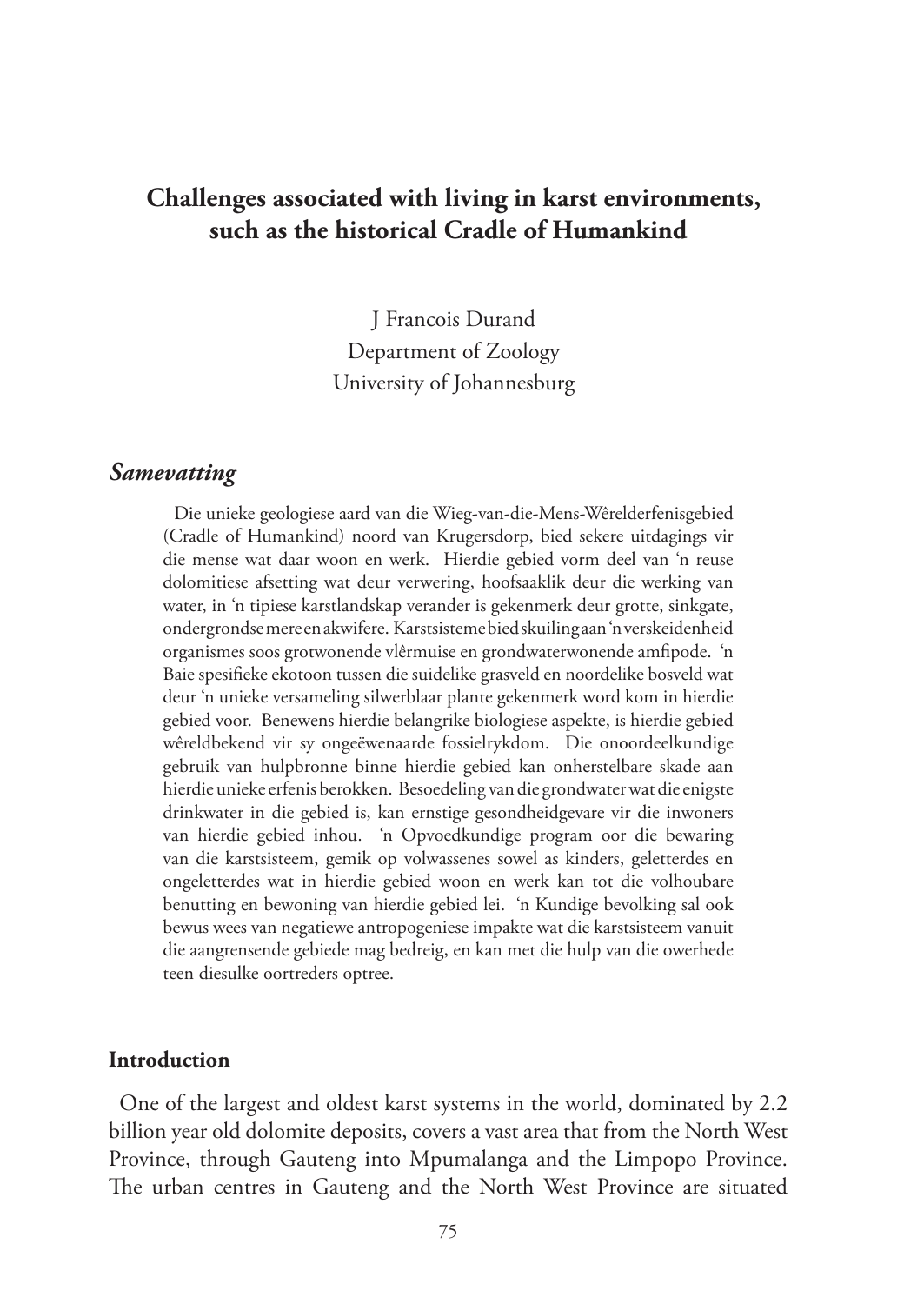near or on the karst system due to its proximity to the Witwatersrand gold deposits. The demographic development associated with the Witwatersrand gold deposits resulted in it becoming the most densely populated region in South Africa. The resulting human activities such as mining, farming, industrial development and urbanisation have a negative impact on the groundwater, rivers and ecosystems associated with the karst system in the Cradle of Humankind to the north of Krugersdorp.<sup>1</sup>

Karst environments are dominated by carbonate rocks such as limestone, dolomite and gypsum. Karst landscapes are characterised by undulating landforms which are produced mainly by the dissolving of the underlying rock by water instead of the usual physical erosive action of water. Karstification occurs when carbonate rocks, which are easily dissolved with weak acids which naturally occur in nature, produce solution cavities, caves and sinkholes. Karst environments are complex and dynamic systems which, in conjunction with the hydrosphere, form an interface or ecotone between surface and groundwater.

The solubility and permeability of karst make it very susceptible to pollution and degradation. These threats do not only pose a danger for humans depending on the water for consumption and irrigation but also for the associated ecosystems in the region. The caves, aquifers and groundwater in the karst provide natural shelters for many species, some of which are extremely vulnerable to disturbance.

The karst environment in Gauteng, North-West and Limpopo Provinces also house some of the most extensive Plio-Pleistocene fossil deposits in the world, resulting in it being declared the Cradle of Humankind World Heritage Site. Degradation of the karst system will impact negatively on these scientifically important sites which have become the hub of tourism activities in these provinces.

Unfortunately many people living in the karst environment are under the impression that there is an unlimited supply of fresh water in the dolomites.

<sup>1</sup> For information that reflects an in depth historical view on these areas see, amongst others, ES van Eeden, "Ekonomiese ontwikkeling en die invloed daarvan op Carletonville, 1948-1988: 'n Historiese studie", (PU vir CHO, PhD-proefskrif, 1992); H Hamann, *A town like no other. Randfontein, more than 75 years of history* (Com Printers, Randfontein, 2004); Municipality of Randfontein, *Randfontein, 1929-1950, the spirit of progress* (na, Randfontein, ca 1951); J du Plooy, "Die sosio-kulturele ontwikkeling van Krugersdorp onder munisipale bestuur tot 1993" (PU vir CHO, PhD-proefskrif, 1998); W de Klerk (Red.), *Krugersdorp 100 jaar* (Krugersdorp, Krugersdorp Stadsraad, 1987); A Nieuwoudt, "Die beplanning van die ontwikkelende verspreide stad in die gebied Carletonville, Fochville en Westonaria, 1942-1985" (PU vir CHO, PhD-proefskrif, 1986).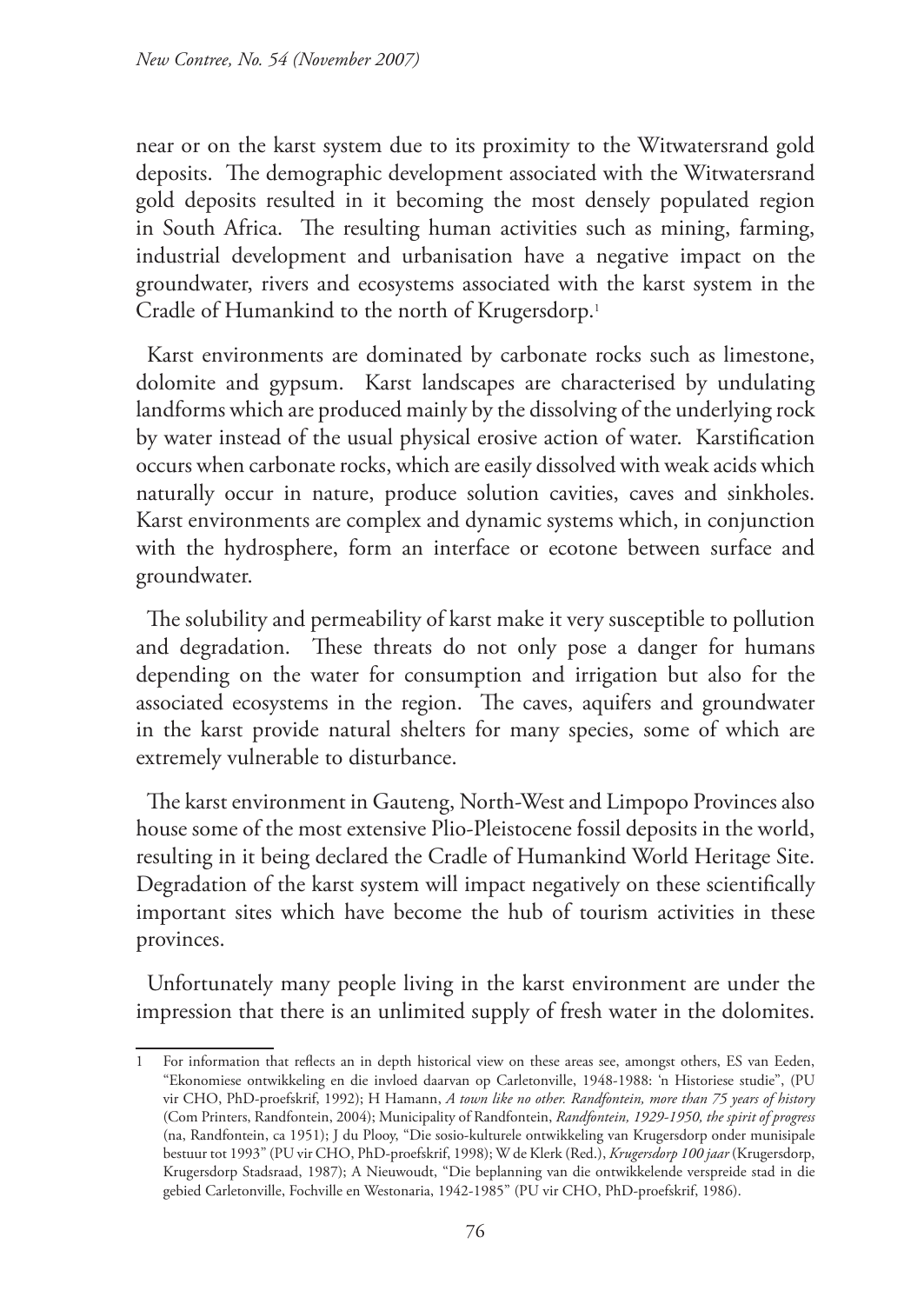This resource is used for domestic use in most rural households, to water livestock and to irrigate crops. Another common misconception exists that faeces will be broken down by bacteria in the soil and filtered out by the substrate before it reaches the same ground water used for drinking purposes.

Other anthropogenic activities that have a negative impact on karst ecology include the tendency of residents to use caves and sinkholes as rubbish dumps. The removal of indigenous flora, the failure to eradicate alien invaders, the cultivation of exotics plants and the use of insecticides on their crops and flowers have a detrimental effect on the ecology of the area.

In the mission statement of the Cave and Karst Task Force of the  $IUCN<sup>2</sup>$ it is suggested that an environmental education program could be employed in order to promote a better understanding of karst systems. This should be done in order to change peoples' perceptions and attitude towards karst environments. This awareness would empower people to participate in a meaningful way in the conservation of the karst system.

Several acts could be employed with great efficacy to conserve karst systems, this includes the Environment Conservation Act, 1989 (Act 73 of 1989), the National Environment Management: Biodiversity Act (Act 107 of 1998), National Water Act (1998), the Mineral and Petroleum Resources Development Act (2002), the National Environment Management: Protected Areas Act (Act 57 of 2003) and the Biodiversity Act (2004). These acts provide a legal framework in which conservation of the karst system could be enforced.

Laws need only to be enforced when education failed however. The enforcement of laws and punitive measures taken against culprits usually happen only after the damage has already been done. The conservation of karst and karst ecology will be far more effective if the public sector is more aware and knowledgeable about these matters. In the long term it will be far less expensive and more sustainable if the public sector participates spontaneously and voluntarily in karst and karst ecology conservation, rather than to leave it to the understaffed and budget-deficient government departments alone. It is imperative that the conservation and sanitation awareness of the inhabitants of the karst environment be increased. It is also important that the inhabitants

<sup>2</sup> International Union for Conservation of Nature and Natural Resources, "Conserving Biodiversity – Cave and Karst Task Force"*,* 2006 (available at http://www.Karst education\IUCN - World Commission on Protected Areas.htm as accessed in April 2006.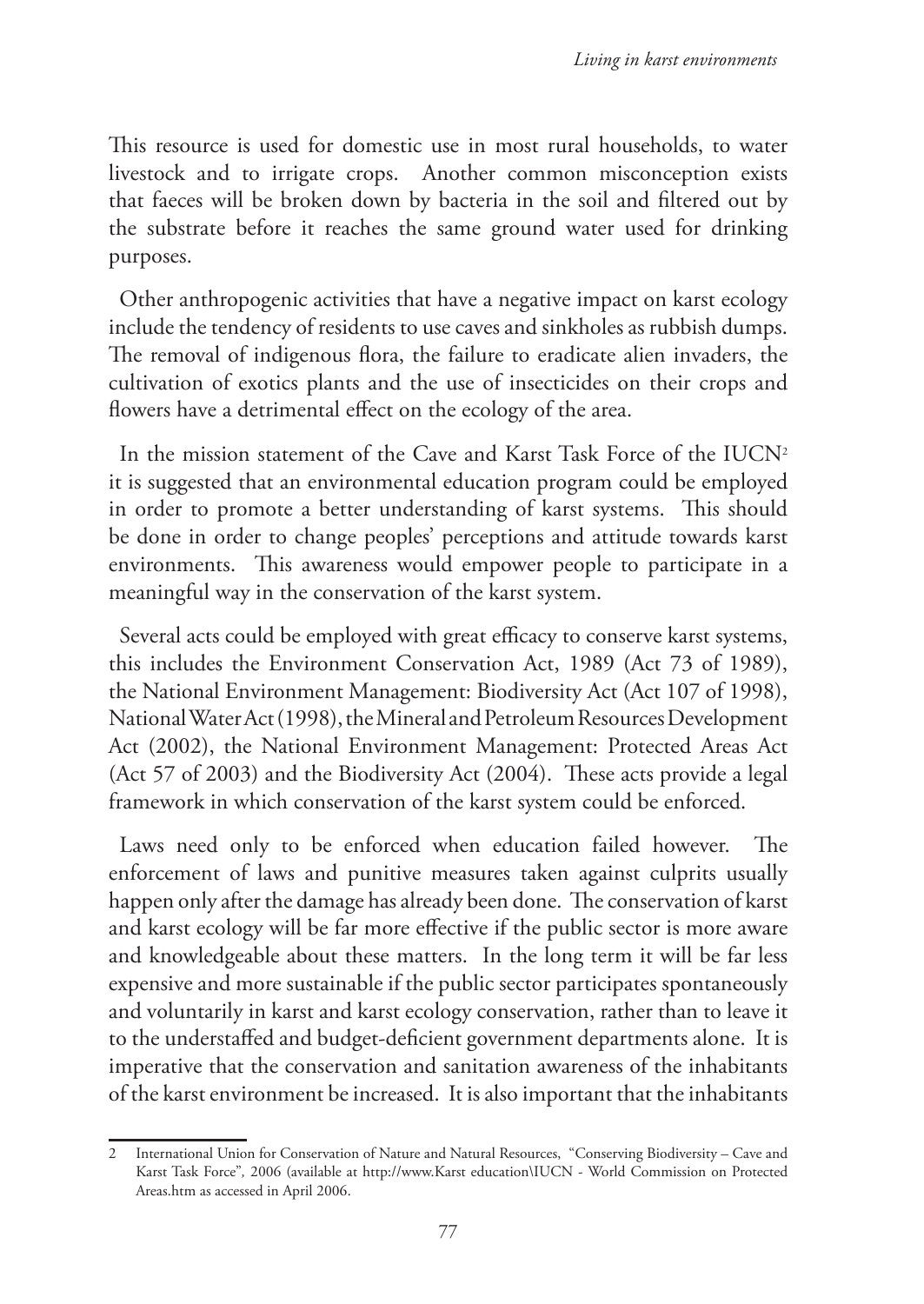of the karst environment be involved in decision making and management of the area.

## **Impacts of various role players on the karst system**

Pollution from mines, industries, certain agricultural activities, and municipal and household waste have a negative impact on karst, karst ecology and water quality. Mismanagement of water resources, poor agricultural practices, mining activities and urbanisation, lead to the degradation of the karst system and resulting habitat loss.

It is necessary, in order to effectively address the degradation of the karst system, to identify the different impacts that various role players have on it. Industrial waste and mining effluent which in most cases emanates from outside the karst system but which has a negative effect on it, need a different approach than municipal, household and agricultural issues within the karst environment. Following this approach, it is possible to distinguish between the threats that come from inside and immediately adjacent to karst environments and those within the larger geographical area in which the karst system is situated, especially the catchment feeding into the surface water and groundwater associated with the karst system.

# *Negative anthropogenic impacts on the karst system and karst ecology inside karst environments*

Urbanisation, household waste management, limestone mining and agricultural activities are the cause of most of the negative impacts on karst systems within the karst environment. Most of these impacts lead to habitat loss on the surface, within the cave environment and the groundwater. The local municipalities, developers, farmers and other entrepreneurs active within the environment would benefit from environmental educational programmes addressing these issues.

### Limestone and dolomite mining issues

Limestone and dolomite are used in the cement industry, to neutralise acid soil in agriculture and horticulture and as a flux in the metal industry. Burnt lime is used in the sugar industry, the extraction of gold and uranium and in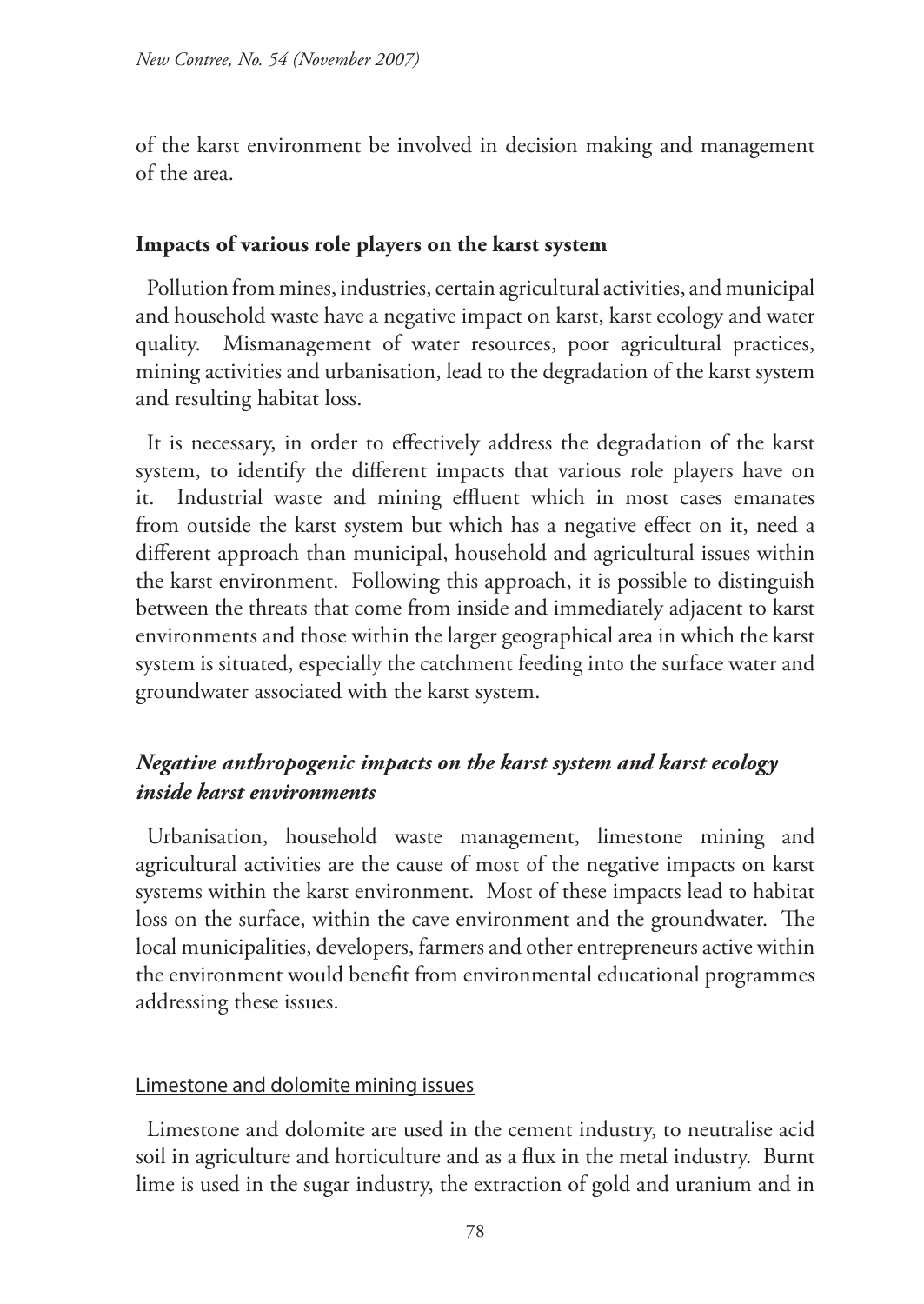water purification<sup>3</sup>.

Limestone mining started in Gauteng, North-West and Limpopo Provinces more than a century ago when there was a demand for lime which was used in the gold extraction process and in the blooming building industry of the Witwatersrand. Limestone and dolomite mining involve the large scale destruction of vast areas of karst deposits. The drainage of the surface, aquifers and ground water was altered due to limestone mining and many cave habitats were destroyed in the process. Mining also altered the structural condition of the karst in many areas the damage to the karst system can be seen in many places including the fossiliferous areas such as Sterkfontein, Wonder Cave, Haasgat, Bolt's Farm and Gladysvale in the Cradle of Humankind World Heritage Site (COHWHS), in Makopane's Valley and at Taung. Little has been done to rehabilitate these hundreds of abandoned mines in the karst environment4 . There are currently several companies that mine dolomite in the karst environment for the cement industry.

One of the positive results of limestone mining was that fossil deposits were exposed. The scientific community was alerted to the presence of fossils at Taung in North-West Province, Makopane's Valley in Limpopo Province and at Sterkfontein in Gauteng by the mining community.

### Urban issues

Local government, developers, landowners and residents in karst environments will benefit from educational programmes which deal with construction, sanitation and the use of water in dolomitic areas, since many misconceptions exist regarding karst systems, groundwater and ecology.

The COHWHS, which falls within the karst system of Gauteng and North-West, houses approximately 700 farms or smallholdings, some with several residences, none of which receives municipal water or is connected to a municipal sewage system. All the households in the COHWHS are therefore dependent on groundwater for drinking, sanitation, irrigation and watering their livestock. The majority of these households also have French drains

<sup>3</sup> JEJ Martini and MGC Wilson, "Limestone and Dolomite", MGC Wilson and Anhaeusser (Eds.), *Mineral Resources of South Africa*, (Council for Geoscience of South Africa, 1998); Handbook 16, p. 740.

<sup>4</sup> West Rand District Municipality, *Cradle of Humankind World Heritage Site state of the environment report*, Compiled by Strategic Environmental Focus and Bohlweki Environmental, 2005.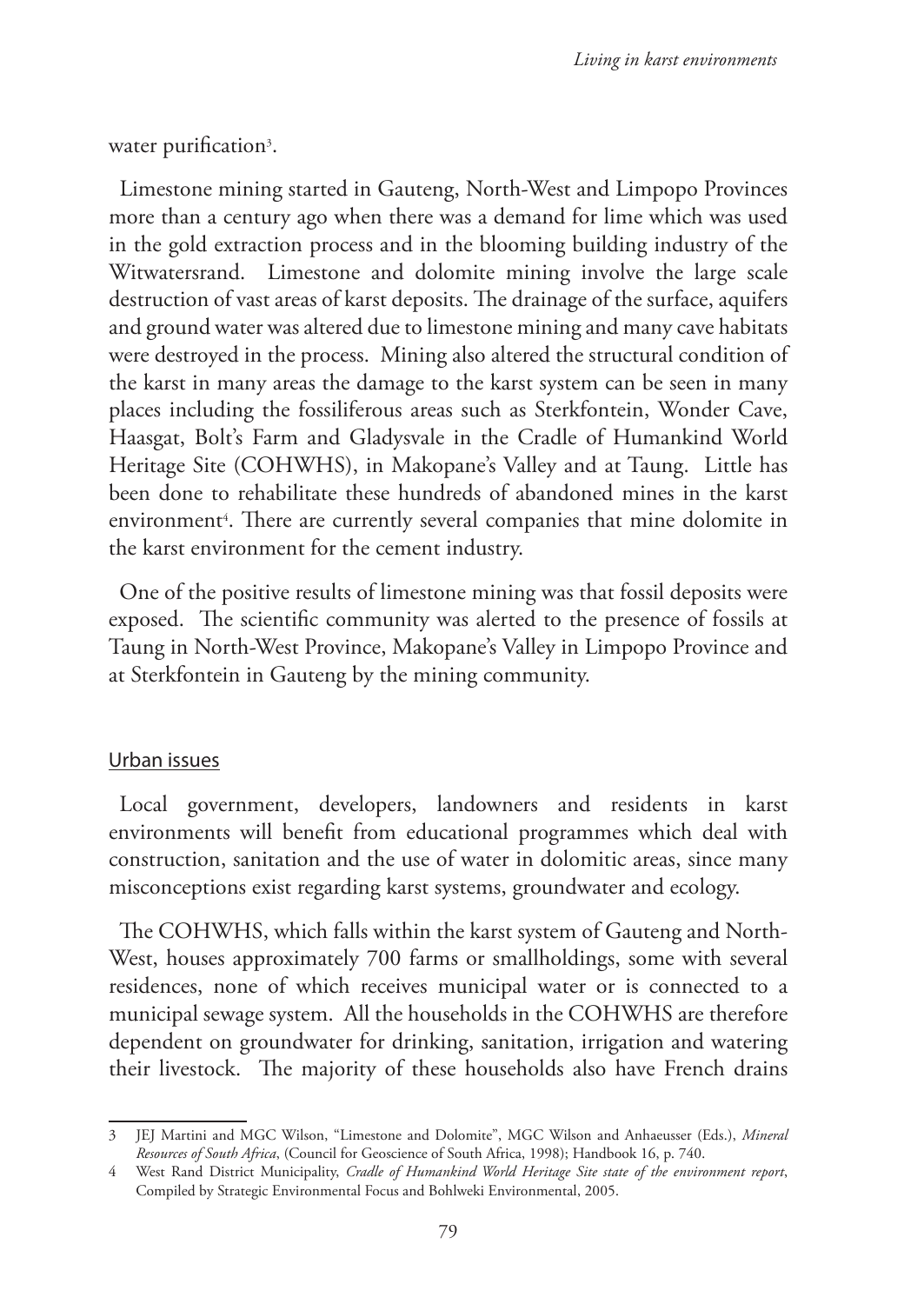for the homestead and pit latrines for the farm labourers, often only tens of meters away from the borehole. All these households have rubbish dumps on their properties in the absence of municipal waste removal services in this region.

A conventional gravitational sewage system would be impractical in the COHWHS due to its karstic nature. The effectiveness of such a system would depend on a series of pump stations in the undulating landscape, which would make it prohibitively expensive. Backflow and clogging will occur with resulting disastrous impacts upon the surface water and groundwater during power failures which have become more prevalent in recent times. This unfortunate reality has lead to the situation where the majority of households within the karst environment have to handle their own sewage disposal.

The Department of Public Works strongly advises against the construction of septic tanks, French drains and pit latrines close to boreholes which are used for water abstraction in dolomitic regions.5 Pit latrines could be used in low risk areas as long as they are constructed as far as possible from water supplies and permanent structures; they are relocated annually and are constructed in such a way as to exclude storm water. The Department of Public Works also recommends the use of conservancy tanks with low flush volumes and holding tanks with chemical digestion in conjunction with pit latrines. The best alternative to French drains, septic tanks and pit latrines however are package plants and vacuum tanks. Studies conducted in the COHWHS have shown that these alternatives, which are also costly, are used by very few businesses and households. The relocation of pit latrines rarely occur on a regular basis and in most cases the pit latrines and French drains are in close proximity to permanent structures and boreholes, in spite of municipal regulations.

The quality of the groundwater is monitored by the Department of Water Affairs and Forestry on a regular basis by means of samples taken from boreholes within and around the dolomitic regions on the West Rand. In the case where point source pollution can be traced to specific French drains, septic tanks or pit latrines, the landowner will be legally compelled to solve the situation. Unfortunately the traditional system of soak-aways which is adequate in most rural areas does not work effectively in karst environments

<sup>5</sup> Department of Public Works, Report PW344, "Appropriate development of infrastructure on dolomites: Guidelines for consultants", 2003.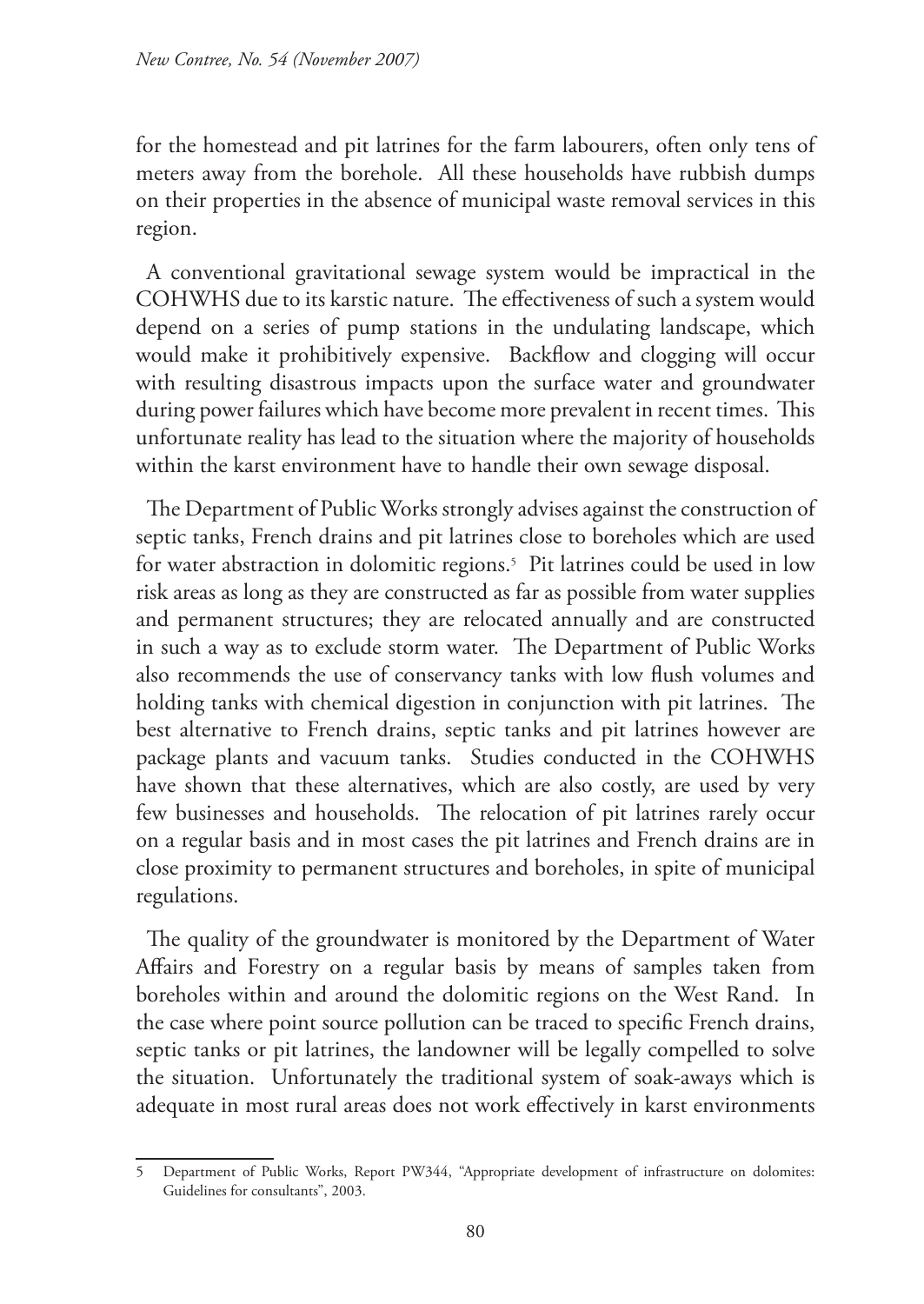due to the permeability of dolomite. Bacteria associated with faeces such as faecal coliforms, *Salmonella* and *Clostridium* have been found in the groundwater exposed in Sterkfontein Caves and Koelenhof Cave in the COHWS in 2005.6

Most rural households in the karst environment have at least one rubbish dump on the property where rubbish is customarily burned. Household waste, carcasses, empty agrochemical containers are disposed of in this way. Many cases have been observed where residents have turned caves and sinkholes into rubbish dumps. Both these legal and illegal actions have serious implications for the conservation of karst, karst ecosystems and water quality.

The West Rand is experiencing rapid urbanisation which, together with mining poses the biggest immediate threats to karst ecology in the karst environment. Agricultural land in karst environments is being subdivided and developed for residential settlements including high-density housing. There is also an increase of informal settlements in the area. The increase of residents in the area place enormous strain on the existing infrastructure including waste disposal, water supply and effluent management.

Urbanisation is also accompanied by the destruction of the natural fauna and flora of the area with the resultant habitat loss. The fragmentation and degradation of habitats due to urbanisation threaten the indigenous animal populations. Urbanisation goes hand in hand with the reduction in the number and diversity of insects that can be utilised by bats<sup>7</sup>. Urbanisation is also accompanied by the introduction of decorative alien species and the use of fertilisers and pesticides to ensure their growth. The removal of indigenous organisms, the introduction of aliens and the use of agrochemicals contribute to the wholesale destruction of the natural ecology of that area.

Urbanisation is also characterised by the alteration of the natural run-off due to the canalising of streams, drying of wetlands, paving and road construction. The compaction of the soil and paving causes impermeability of the surface which in turn causes localised desertification and flooding. These alterations have a detrimental effect on the natural recharging of the groundwater

<sup>6</sup> S van Tonder; JF Durand and S Taylor, "Aspects of the general histology of the gastrointestinal tract, and the use of microbiology and molecular techniques in determining the GIT contents of cave dwelling amphipods" (Proceedings, 15th Entomological Congress of the Entomological Society of Southern Africa, Rhodes University, Grahamstown, 2005), pp. 88-89.

<sup>7</sup> JF Geggie and MB Fenton, "A comparison of foraging by *Eptesticus fuscus* (Chiroptera: Vespertilionidae) in urban and rural environments", *Canadian Journal of Zoology*, 63, 1985, pp. 263-266.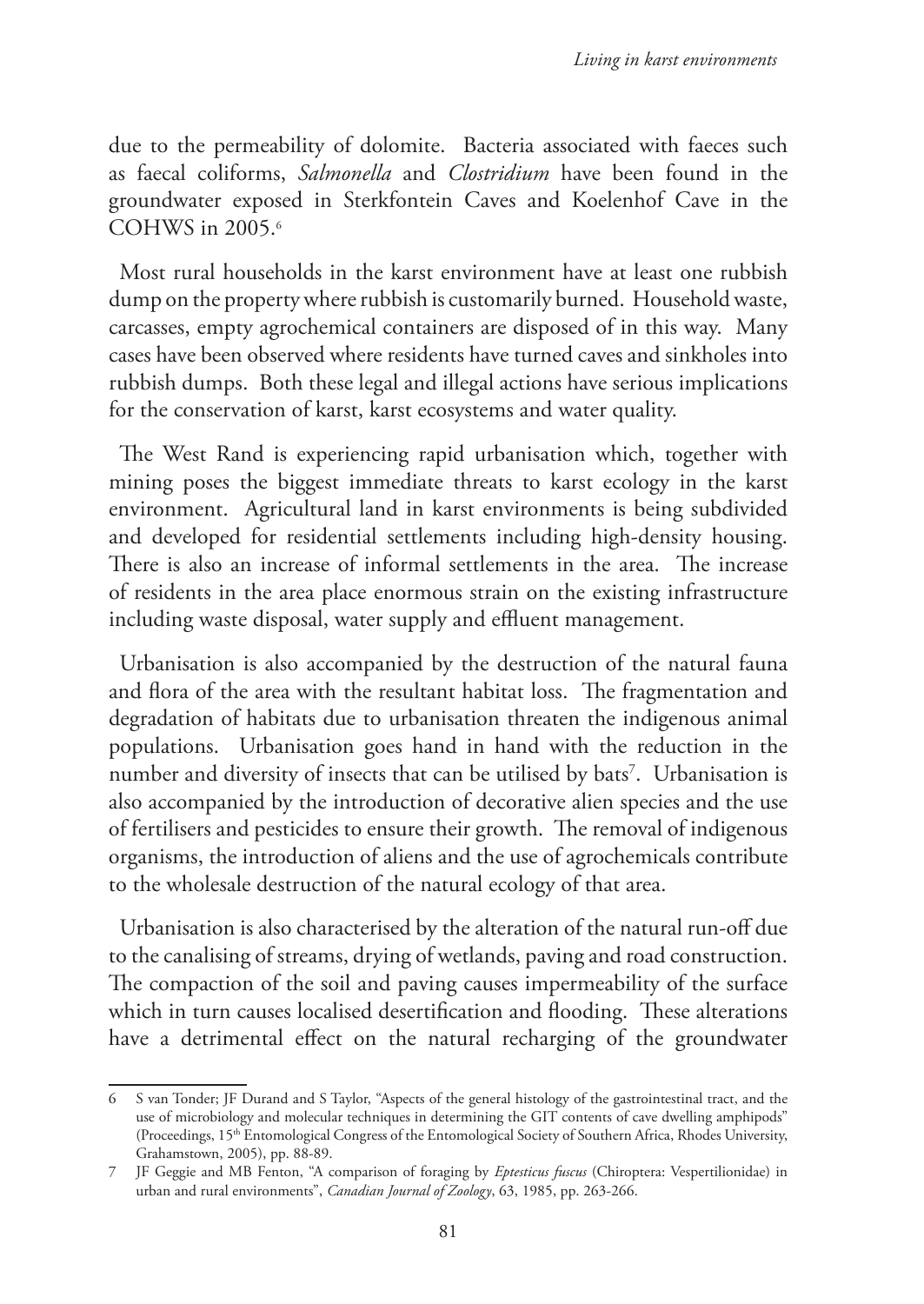and surface hydrology with the resultant negative impact on the associated ecosystems and water quality. In karst systems this alteration in run-off often results in sinkholes forming in places where there is an unnatural abundance of water.

Previous studies have shown that urbanisation has a negative effect on groundwater and cave environments.8 In the well known case of the Blesbokspruit on the East Rand the water quality was seriously impacted upon by industrial waste, mine effluent and sewage effluent. The resulting eutrophic water had high concentrations of sulphate, phosphate, nitrite/ nitrate, ammonia and heavy metals.9 Daily thousands of cubic metres of treated sewage and industrial effluent are released from the Percy Steward municipal sewage works near Krugersdorp into the Blougatspruit, a tributary of the Blaauwbankspruit.10 Similarly landfills threaten the water quality and ecology in karst environments. Studies have shown that a plume of pollutants emanates from landfills into the groundwater<sup>11</sup>. The increase of sewage and waste production which accompanies urbanisation would only further contribute to the degradation of the local karst system.

### Farming issues

Farming activities on the West Rand include agriculture, horticulture and animal husbandry. Agrochemicals such as pesticides and fertiliser are used as a rule on the West Rand. The leaching of agrochemicals into the soil, surface streams and groundwater has a major negative impact on the ecology and invariably leads to habitat loss and the death of organisms.

The topography of the West Rand makes it more suitable for grain crops, whereas the rocky surfaces and thin soil covering found in the Tarlton and COHWHS areas are better suited for horticulture and orchards. Animal

<sup>8</sup> TE Pride, MJ Harvey, AE Ogden and WP Smith, "Water quality and benthic community structure of caves receiving urban runoff", *NSS Bulletin*, 53, 1988, p. 15; JR Reddell and WR Elliott, "The impact of urbanization on endemic cave fauna in Travis and Williamson counties, Texas" (National Speleological Society, NSS Convention, 1994 , Abstracts), p. 49.

<sup>9</sup> C Haskins, "Blesbokspruit, South Africa, Information sheet for the site designated to the List of Wetlands of International Importance in terms of the Convention on Wetlands of International Importance especially as Waterfowl Habitat, South African Wetlands Conservation Programme, Gauteng Nature Conservation" (available at http://www.ext.grida.no/soesa/nsoer/resource/wetland/blesbokspruit\_ris.htm as accessed in April 2006).

<sup>10</sup> M Fourie, "A rising acid tide", *Johannesburg Mail & Guardian*, 12 April 2005.

<sup>11</sup> JA Cherry, "Migration of contaminants in groundwater at a landfill: A case study"*, Journal for Hydrology*, 13(1, 2), 1993, pp. 1-198.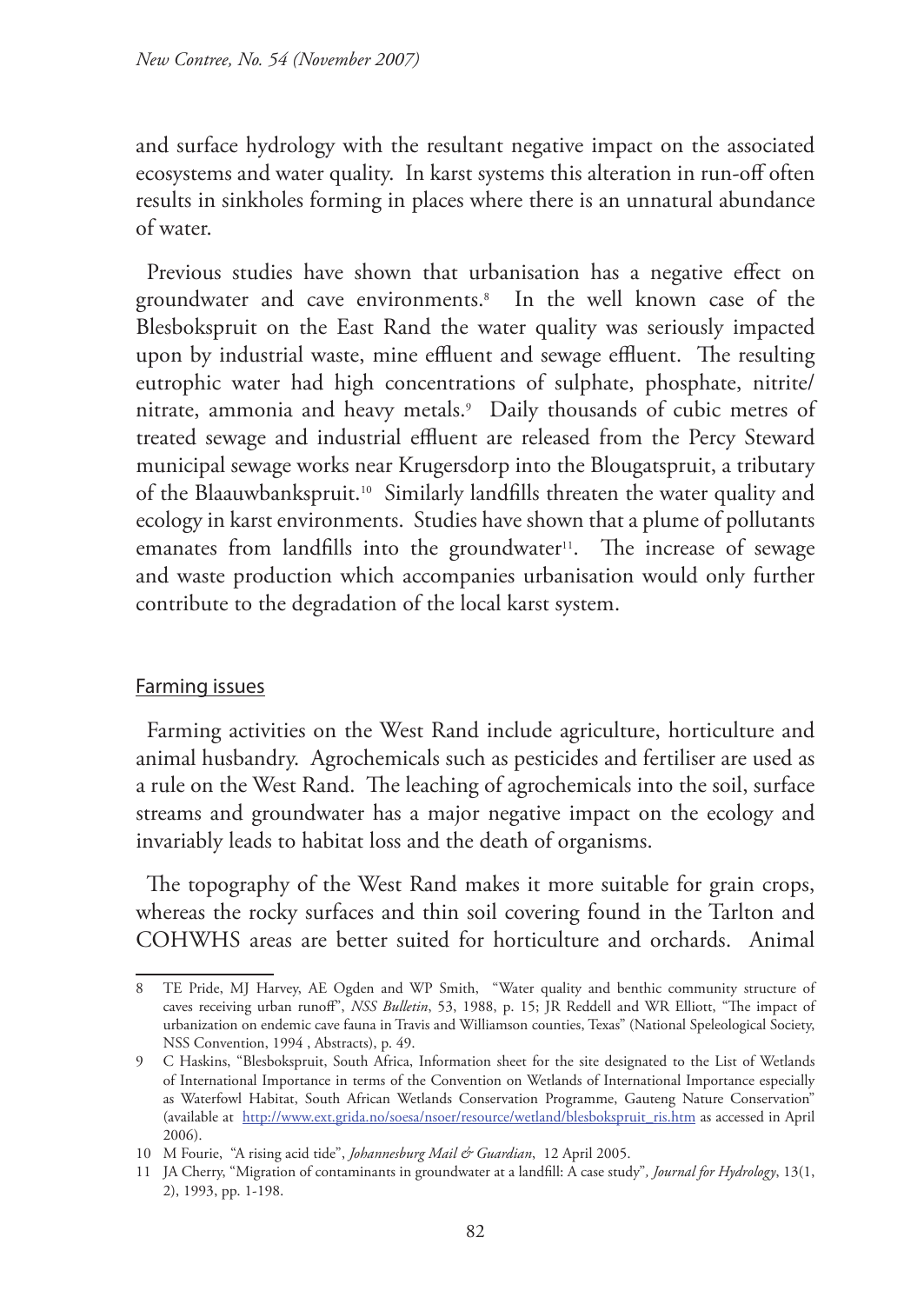husbandry in the karst environment in Gauteng differs generally from that in North-West. In North-West free ranging cattle grazing in natural veld are a common sight, whereas piggeries, chicken batteries and feedlots are the norm in Gauteng. Feed is imported to sustain these animals in Gauteng because of the scarcity of veld, and water is freely available via the surface streams and boreholes. The result is that far more effluent is produced per surface area on a feedlot than on a conventional farm with free ranging cattle. The same situation applies to other high-density animal husbandry enterprises such as piggeries, chicken batteries and trout farms where the effluent is flushed directly into the rivers in the COHWHS.12

The Mogale City municipal regulations stipulate that smallholdings may not be subdivided into portions smaller than two hectares and that there may not be more that two households per smallholding. This regulation is *inter alia* to minimise the impact of sewage on the karst system. Any of these highdensity animal production enterprises produce orders of times more sewage than an average household on the same area would. If the subdivision under two hectares in the COHWHS is not allowed by the municipality *inter alia* because of the negative impact of the sewage on the environment and the contamination of the ground water, animal husbandry should also be curbed in the region for the same reason.

The use of pesticides is a very dangerous activity in and around the karst environments. Pesticides and fertiliser are commonly used to increase production on farms but in the karst environment these substances enter the groundwater much faster than in other regions. This has serious consequences for human and animal health because the chemically active insecticides could enter the groundwater before enough time has elapsed for it to break down in less dangerous components. Pesticides and other agrochemicals enter the groundwater through surface runoff and infiltration when it rains and accidental spillage.13

The use of insecticides in the karst environment is in direct conflict with the conservation of karst ecosystems. Both bat and aquatic invertebrate populations are threatened by the use of insecticides in the karst environment

<sup>12</sup> S van Staden, "A case study on the use of habitat assessments and biological indices for the management of recreational stream fisheries" (MSc Dissertation, RAU, Johannesburg, 2003).

<sup>13</sup> JE Conrad, C Colvin, O Sililo, A Görgens, J Weaver & C Reinhardt, "Assessment of the impact of agricultural practices on the quality of groundwater resources in South Africa", Water Research Commission Report No. 64/1/99 (WRC, Pretoria, 1999).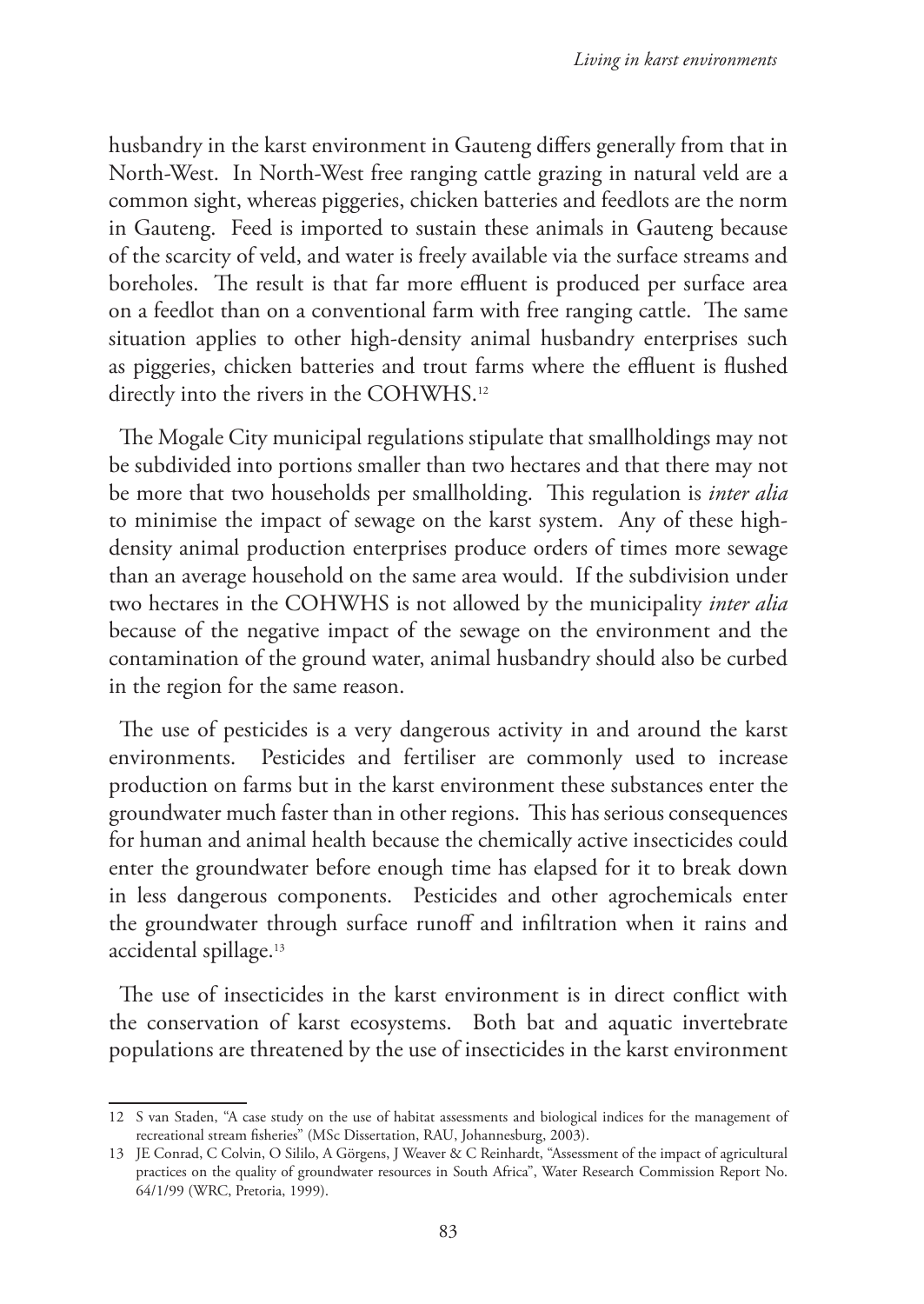and adjacent areas. Organic farming provides sustainable alternatives to commercial insecticides and fertilisers. The largest tomato producer in the world, ZZ2 near Mooketsi in the Limpopo Province, has proved that it is possible to farm successfully both from an economic and ecological perspective by returning to organic farming methods. These methods prevent salinisation caused by the overuse of artificial fertilisers and the decimation of the ecology caused by the use of pesticides. In addition organic farming has much fewer side effects compared to conventional farming methods.<sup>14</sup>

The over-abstraction of groundwater for irrigation has a detrimental effect on the structure of the dolomite as well as the ecological habitats associated with the groundwater and surface area. The situation has deteriorated to such a degree in the Magaliesburg District that the Magalies River has stopped flowing and the adjacent riparian zones have dried out. The big farmers in the district abstract all the available water by means of larger pumps and deeper boreholes. The boreholes of the small farmers in the area can not reach down to the lowered water table and water has to be brought in from outside the region for household drinking purposes. The small farmers in the area can not farm anymore because they cannot irrigate their crops or water their animals. Similarly Malone's Eye in the Tarlton area has dried up in 2005 for the first time in recorded history, coinciding with record levels of abstraction of groundwater in that area. Dolines and sinkholes form frequently when overabstraction of groundwater occurs and the roofs above solution cavities cave in.15 The lowering of the water table would cause the aridification of caves, which in turn would make the cave unusable to humidity-dependent bats and aquatic organisms such as amphipods, flatworms and micro-organisms.16

The clearance of the natural vegetation for farming has a similar negative effect on the ecology as urbanisation. The replacement of the natural vegetation with alien vegetation, ploughing and the compaction of surfaces contribute to changes in permeability, run-off patterns and ultimately the recharge of the groundwater. The karst environment in North-West and Gauteng is characterised by a variety of habitats, including streams, vleis, grassland and hills, which support a distinct floral ecotone between the northern Bushveld

<sup>14</sup> T van Zyl, Director ZZ2, Mooketsi, 2007. Personal communication.

<sup>15</sup> RJ Kleywegt and DR Pike, "Surface subsidence and sinkholes caused by lowering of the dolomitic water-table on the Far West Rand Gold Field of South Africa", *Annals of the Geological Survey of South Africa*, 16, 1992.

<sup>16</sup> JF Durand, "The threats to karst ecology in the Cradle of Humankind World Heritage Site. Flows from the past: a trans-disciplinary conference on the history of water in Africa", (Proceedings, Zoology Conference, University of North-West, Vanderbijlpark Campus, 8-10 December 2004), p.10.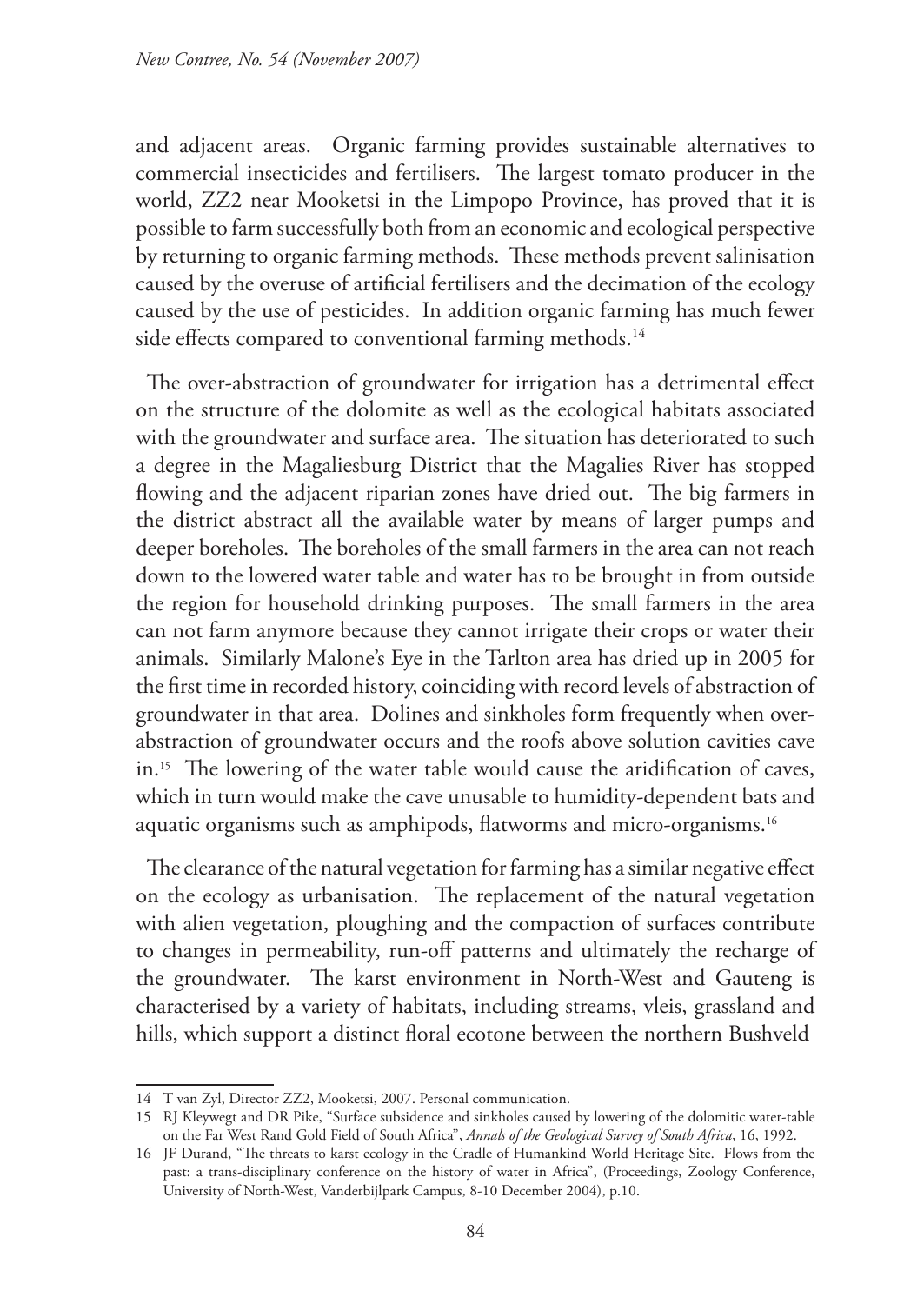and southern Grassland Biomes<sup>17</sup>. The removal of the natural vegetation, which contains several endemic species, causes irreparable damage to this unique ecotone and habitat loss. This in turn has a detrimental impact on a variety of vulnerable animal species, especially those that live in cave and aquatic systems.18 Introduced invaders compete with indigenous vegetation and in many instances use more water than the indigenous plants.

The grassland in the karst environment has adapted over millions of years to naturally occurring veld fires which have subsequently played an important role in maintaining this vegetation type. Urbanisation and the type of farming that occurs in Gauteng and parts of North-West excludes conservation of this ecotone by means of burning. In the absence of natural veld fires, bush encroachment takes place as the succession from grassland to savannah takes place in the areas which have not been cleared for urban development or farming.19 The change in vegetation has a profound effect on the species composition of the area, drainage patterns and the recharge rate of the groundwater.

## *Negative anthropogenic impacts on the karst system and karst ecology from outside the karst environment*

Pollution, habitat loss and the mismanagement of the catchment feeding the surface streams and groundwater of the karst environment threaten the integrity of the karst system, karst ecology and aquatic systems. The pollution emanating from the gold and uranium mines in Gauteng and North West Province overshadows all the other threats due to the magnitude and the duration of this threat. Not only does it have a negative impact on the water quality of the whole catchment, but also the quality of the sediment and soil and all the associated ecosystems on and below the surface. Pollution from industries and landfills outside the karst environment enters rivers, groundwater and wetlands which drain into the karst environment.20

<sup>17</sup> A Krige, "Floristic study of the Silver Vegetation of Kalkheuvel West in the Cradle of Humankind World Heritage Site, North West Province, South Africa", Botany Honours Research Report, University of Pretoria, 2004.

<sup>18</sup> S van Staden, "A case study on the use of habitat assessments and biological indices…".

<sup>19</sup> GJ Bredenkamp; F. Spada and E Kazmierczak, "On the origin of northern and southern hemisphere grasslands", *Plant Ecology* 163, 2002, pp. 209-229.

<sup>20</sup> JF Durand, "The threats to karst ecology in the Cradle of Humankind World Heritage Site..." (Proceedings, Zoology Conference, 2004), p.10.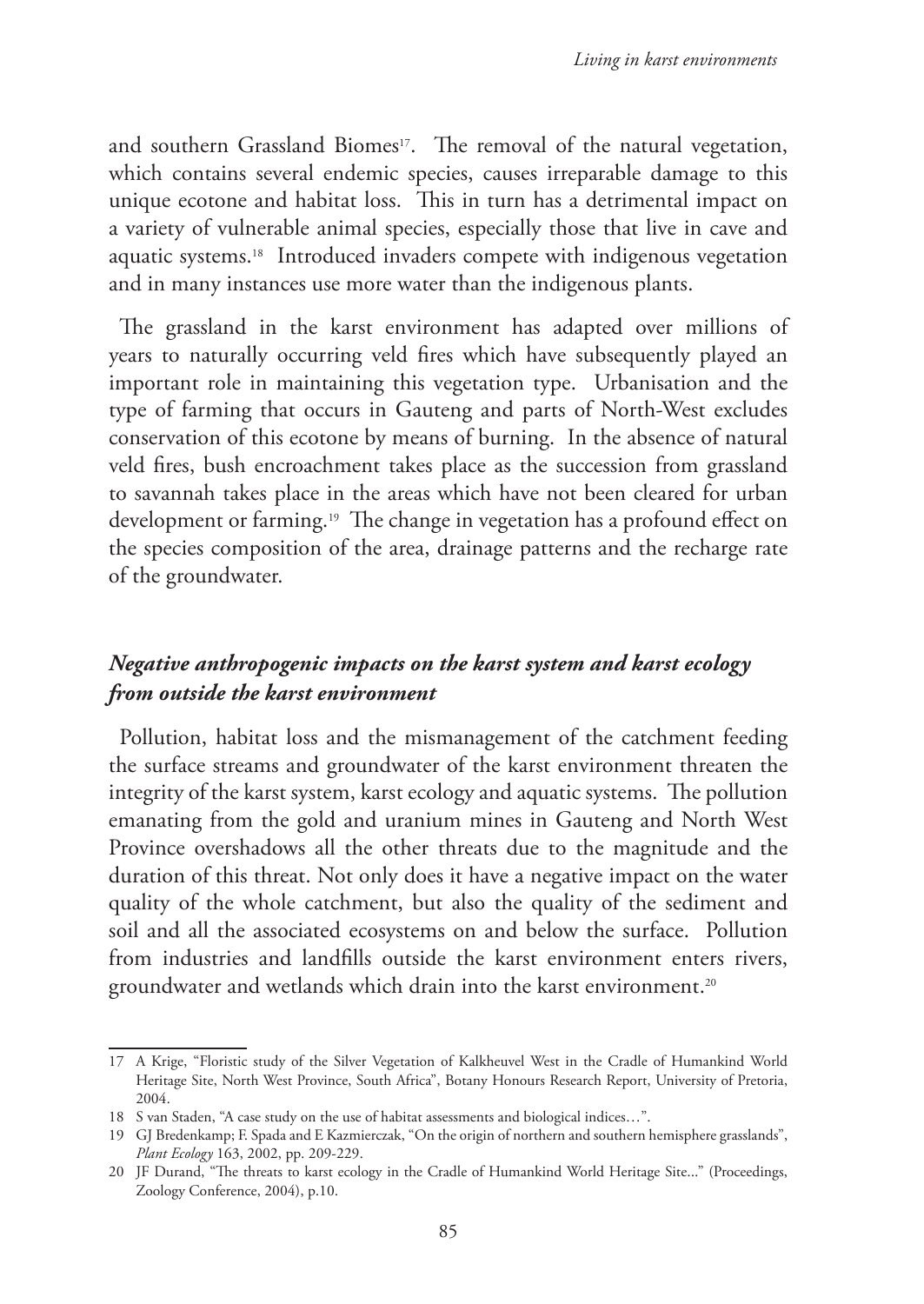The gold and uranium mines of the Witwatersrand Group are situated in the quartzites underlying the dolomites of the Malmani Subgroup. These mines have to be dewatered in order to allow mining to take place.21 In the 1960's sinkholes started to form over a large area in the Carltonville District in North-West Province due to the massive abstraction of groundwater from these mines.<sup>22</sup> The water has been, and still is in the case of active mines, pumped into adjacent river systems. This activity has had a adverse effect on the natural flow of surface streams as well as the groundwater.<sup>23</sup> The pumping of megalitres of mine effluent into surface streams may alter the natural flow of water within the catchment irrevocably as was the case in the Blesbokspruit on the East Rand. This river system changed from a meandering non-perennial stream without reeds to a permanent reed-containing eutrophic wetland.<sup>24</sup>

The biggest concern involving gold and uranium mining is the associated pollution emanating from these mines.<sup>25</sup> Mining involves bringing rocks which are kilometres below the surface of the earth to the surface to be crushed and treated with an array of chemicals to extract the gold and uranium it contains. During mining pyrite  $(FeS_2)$ , a natural sulphur-rich component of the quartzite, is exposed to water and oxygen resulting in the formation of sulphuric acid which reacts chemically with the silt, gravel and exposed rock. This results in the release and mobilisation of the heavy metals contained in the silt, gravel and rock. The effluent run-off from the slimes dumps, tailings and rock dumps of gold and uranium mines which enters the catchment typically contains acid and heavy metals. Eventually these pollutants reach the groundwater. In the past slimes dumps were built on the karst itself

<sup>21</sup> DJ Morgan and AB Brink, "The far West Rand dolomites", (Proceedings, International Conference on Ground Water Technology, Johannesburg, South Africa, 1981), pp. 554-573; DW Warwick, IJ Brackley, RJ Connelly and G Campbell, "The dewatering of dolomite by deep mining in the West Rand, South Africa", (Proceedings, B Wilson, "2nd Conference on Sinkholes and Environmental Impacts of Karst, 1987" (Beck, Wilson, Orlando, USA), pp. 349-358.

<sup>22</sup> RJ Kleywegt and DR Pike, "Surface subsidence and sinkholes…", *Annals of the Geological Survey of South Africa*, 16, 1992.

<sup>23</sup> JFEnslin, RJ Kleywegt, JHT Beukes and JF Gordon-Welsh, "Artificial recharge of dolomitic ground-water compartments in the Far West Rand Gold Fields of South Africa", Geological Survey of South Africa, Report 0249, 1976; W. Dreybrodt, "Principles of early development of karst conduits under natural and man-made conditions revealed by mathematical analysis of numerical models", *Water Resources Research,* 32, 1996, pp. 2923-2935.

<sup>24</sup> C Haskins, "Blesbokspruit, South Africa…" (available at http://www.ext.grida.no/soesa/nsoer/resource/ wetland/blesbokspruit\_ris.htm as accessed in April 2006.

<sup>25</sup> RJ Kleywegt, "Memorandum oor die moontlike gevaar wat geskep word deur water vanaf die Western Areas Gold Mining Co. Ltd.", *Geological Survey of South Africa*, Technical Report No. 0141, 1977; H Coetzee, F Winde and PW Wade, "An assessment of sources, pathways, mechanisms and risks of current and potential future pollution of water and sediments in gold-mining areas of the Wonderfonteinspruit catchment", *Water Research Commission*, Report No. 1214/06, 2006.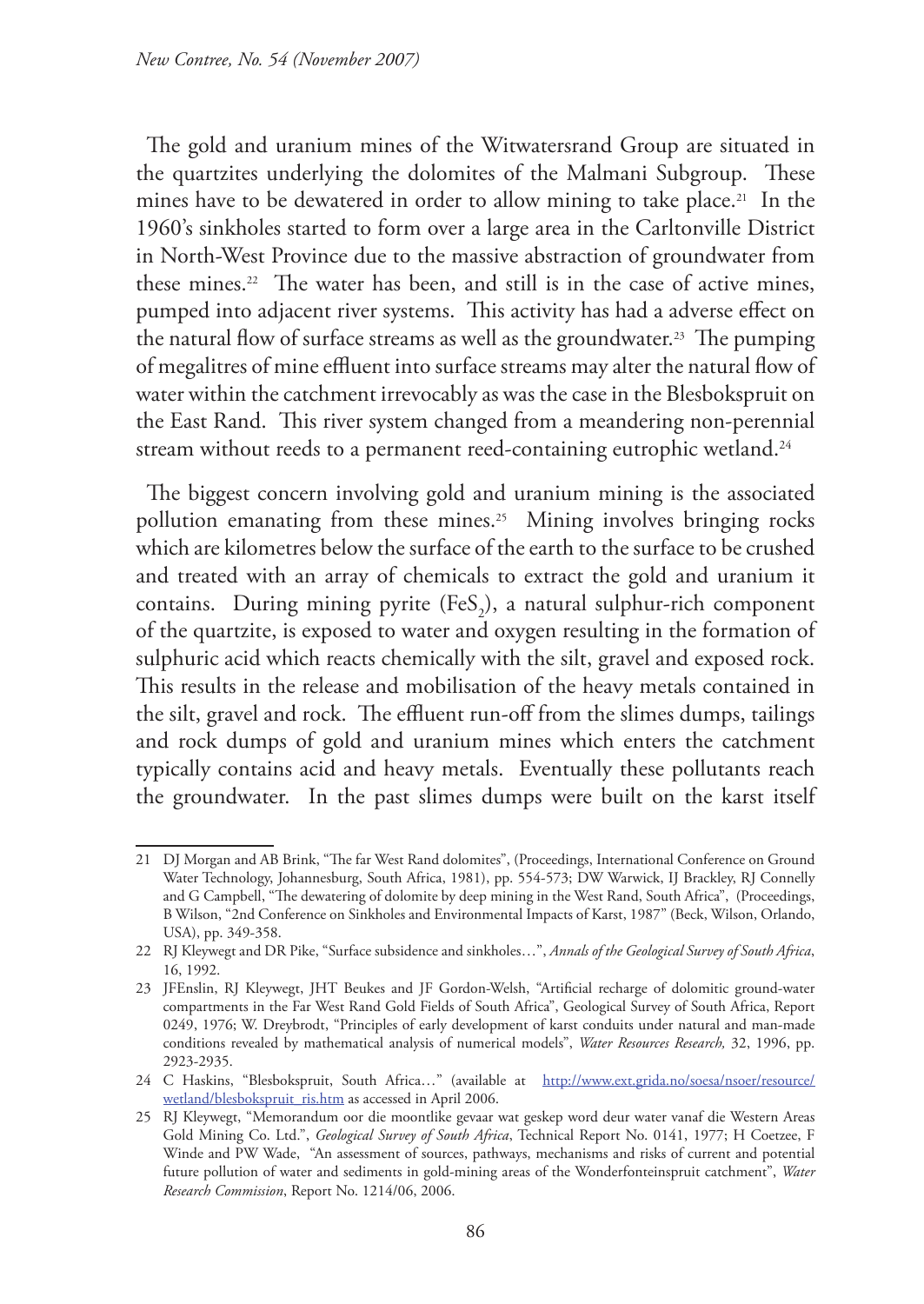because it was found to be more stable due to the fact that the water drained directly into the karst system below with the result that the slimes dump were more stable.

After the closure of many of the mines on the West Rand this situation has deteriorated even further. The dewatering of the mines along the Witwatersrand has caused many springs after which Braamfontein, Doornfontein, Sterkfontein, Randfontein etc. were named, to dry up. After a few years of closure, the groundwater has returned to its original level and the springs which have been dry for almost a century are flowing again, but now decanting toxic acid mine effluent instead of potable water. The first known incident occurred when mine effluent started to emanate from on of the abandoned mine shafts of Harmony Gold Mine (Pty) Ltd (Randfontein Operations). Afterwards a borehole upstream from Tweelopiespruit started to decant and then two dry springs started to issue mine effluent in the Krugersdorp Game Reserve.<sup>26</sup> At the time the report was written between 7 and 15 megalitres of water decanted daily into the tributaries that feed into the Tweelopiespruit joining the Crocodile River. Mine effluent is currently issuing from 15 active and 29 closed gold mines in the northern part of the Vaal Barrage catchment which is the main water supply for Gauteng.

AMD threatens the structural stability of the dolomites and calcites of the karst system. Due to the solubility of carbonate rocks, large scale karstification can be expected in the areas affected by AMD.27 Several by-products of gold mining cause the pollution of the soil, groundwater and surface streams and the destruction of the associated ecosystems. The pollutants include AMD, cyanide, sulphates and heavy metals - some of which are radioactive on top of being toxic. AMD leads to the decimation of aquatic ecosystems.<sup>28</sup>

Cyanide is used to extract gold. Although there are strict regulations concerning the use of cyanide, spillages do occur which cause cyanide to be released accidentally into the environment. Cyanide is a toxin that damages the nervous, cardiovascular and respiratory systems of organisms that ingest or

<sup>26</sup> M Fourie, "A rising acid tide", *Johannesburg Mail & Guardian*, 12 April 2005.

<sup>27</sup> FDI Hodgson, BH Usher, R Scott et al, "Prediction techniques and preventative measures relating to the post-operational impact of underground mines on the quality and quantity of groundwater resources", *Water Research Commission*, Report No. 699/1/01, 2001; CJU Swart, AR James, RJ Kleywegt and EJ Stoch, "The future of the dolomitic springs after mine closure on the Far West Rand, Gauteng, RSA", *Environmental Geology* 44(7), 2003, pp. 751-770.

<sup>28</sup> SS Roback and JW Richardson, The effects of acid-mine drainage on aquatic insects*, Proc. Acad. Nat. Sci. Phil*. 121, 1969, pp. 81-99; S Jooste and C Thirion, "An ecological risk assessment for a South African acid mine drainage", *Water Science and Technology,* 39(10-11), 1999, pp. 297-303.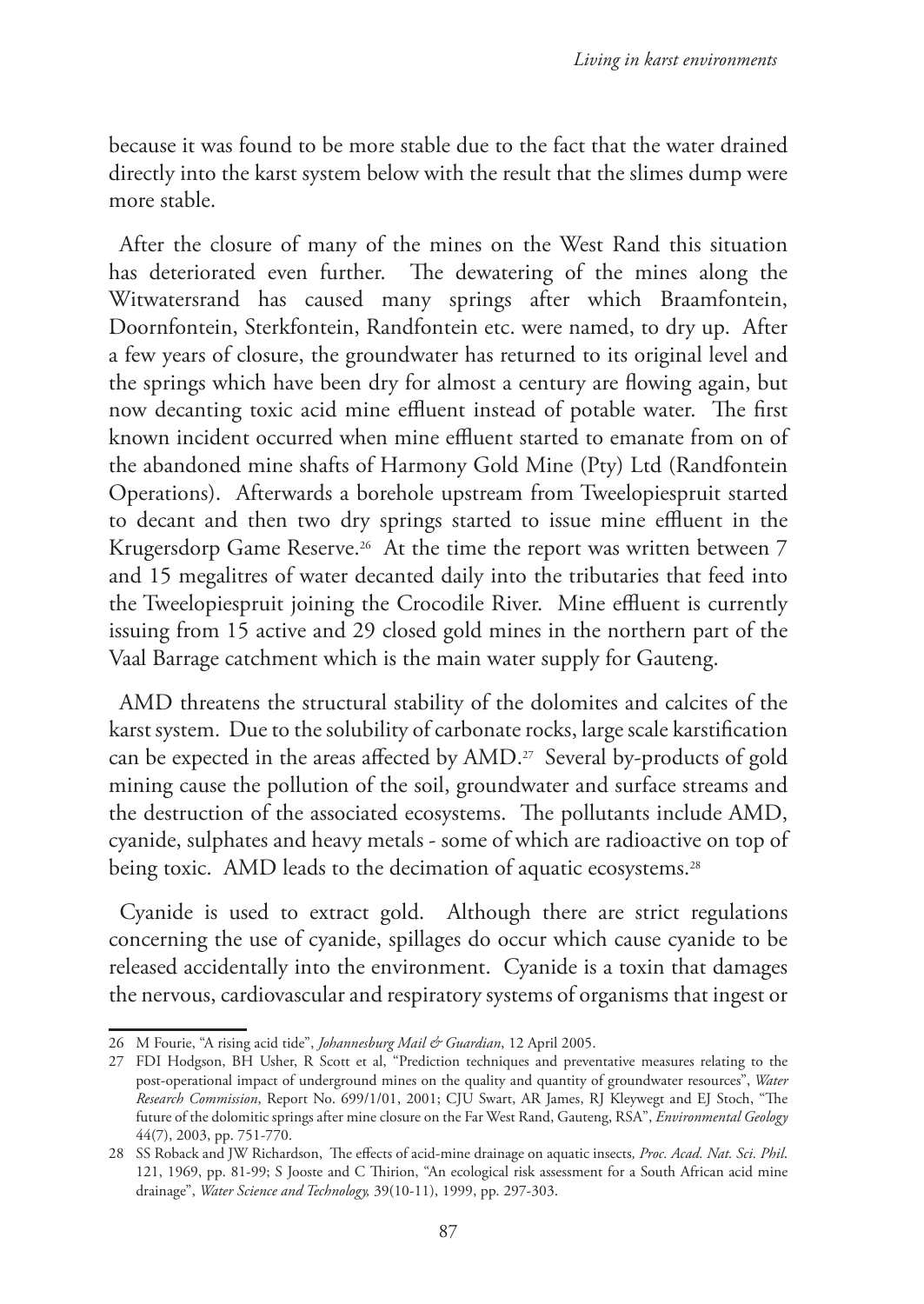inhale it.<sup>29</sup> Cyanide poses a great threat to the ecology and human health.<sup>30</sup>

Mine effluent emanating from the gold mines contains metals including manganese, aluminum, iron, nickel, zinc, cobalt, copper, lead, radium, thorium and uranium.31 There is incontrovertible evidence that all of these metals may be toxic and even fatal, depending on the concentration and duration of exposure to them.<sup>32</sup> Several of these elements such as uranium, thorium, radium and certain isotopes of lead, are in addition to being extremely toxic, also radioactive.<sup>33</sup> The absorption of these metals may cause necrosis, tumours, cancer and the general impairment of the neurological, cardiovascular, urogenital and digestive systems.34 These metals are found not

<sup>29</sup> Agency for Toxic Substances and Disease Registry (ATSDR), *Toxicological profile for cyanide* (US Department of Health and Human Services, Atlanta, 1993).

<sup>30</sup> D Albersworth,, *Poisoned profits: Cyanide heap leach mining and its impact on the environment* (Washington, D.C., USA, 1992); H Marquardt and SG Schäfer, "Lehrbuch der Toxikologie"*, BE Wissenschafts -Verlag* (Mannheim, Deutschland, 1994), pp. 555-558; F Korte and F Coulston, "From single-substance evaluation to ecological process concept: The dilemma of processing gold with cyanide", *Ecotoxicology and Environmental Safety,* 32, 1995, pp. 96-101.

<sup>31</sup> AJA Venter, "Assessment of the effects of gold-mine effluent on the natural aquatic environment" (PhD Thesis, RAU, Johannesburg, 1995).

<sup>32</sup> MJ Smith and AG Heath, "Acute toxicity of copper, chromate, zinc and cyanide to freshwater fish: Effect of different temperatures", *Bulletin of Environmental Contamination and Toxicology*, 22, 1979, pp. 113-119; AJA Venter, "Assessment of the effects of gold-mine effluent …"; A Adendorff, "Effects of mining activities on selected aquatic organisms" (PhD Thesis, Rand Afrikaans University, Johannesburg, 1977); S Jooste and C Thirion, "An ecological risk assessment for a South African acid mine drainage", *Water Science and Technology,* 39(10-11), 1999, pp. 297-303.

<sup>33</sup> A Durakovic, Medical effects of internal contamination with uranium, *Croatian Medical Journal* 40(1), 1999, pp. 49-66; JB Hursh, NF Neuman, T Toribara, H Wilson & C Waterhouse, "Oral ingestion of uranium by man", *Health Physics* 17(4), 1969, pp. 619-621.

<sup>34</sup> SP Zhu, QY Hu and MY Lun, "Studies on reproductive toxicity of enriched uranium [abstract]", *Chun Hoa Yu Fang* (China), 28(4), 1994, pp. 219-222; DE Jackson, "On the pharmacological action of uranium", *American Journal of Physiology,* 26, 1910, pp. 381-395; K Conrad, J Mehlhorn, K Luthre *et al*, "Systemic lupus erythematosus after heavy exposure to quartz dust in uranium mines: clinical and serological characteristics", *Lupus* 5, 1996, pp. 62-69; X Baur, HP Rihs, P Altmeyer *et al*, "Systemic sclerosis in German uranium miners under special consideration of antibody subsets and HLA Class II alleles", *Respiration* 63, 1996, pp. 368-375; R Zaire, CS Griffin, PJ Simpson *et al*, "Analysis of lymphocytes from uranium mine workers in Namibia for chromosomal damage using fluorescence in situ hybridization", *Mutation Research/Genetic Toxicology* 371, 1996, pp. 109-117; R Zaire, M Notter, W Riedel *et al*, "Unexpected rates of chromosomal instabilities and alterations of hormone levels in Namibian uranium miners"*, Radiation Research,* 147, 1997, pp. 579-584; J Bigu, "Theoretical considerations regarding the migration of 22Rn and 220Rn from uranium and thorium bearing underground environments", *Health Physics*, 67, 1994, pp. 60-64; EM Shanahan, D Peterson, D Roxby *et al*. "Mutation rates at the glycophorin A and HPRT loci in uranium miners exposed to radon progeny", *Occupational and Environmental Medicine* 53, 1966, pp. 439-444; GS Wilkinson, SK Tyning, MS Legator *et al*, "Monitoring populations for DNA repair deficiency and for cancer susceptibility", *Environmental Health Perspectives,* 104 Suppl. 3, 1996, pp. 579-584.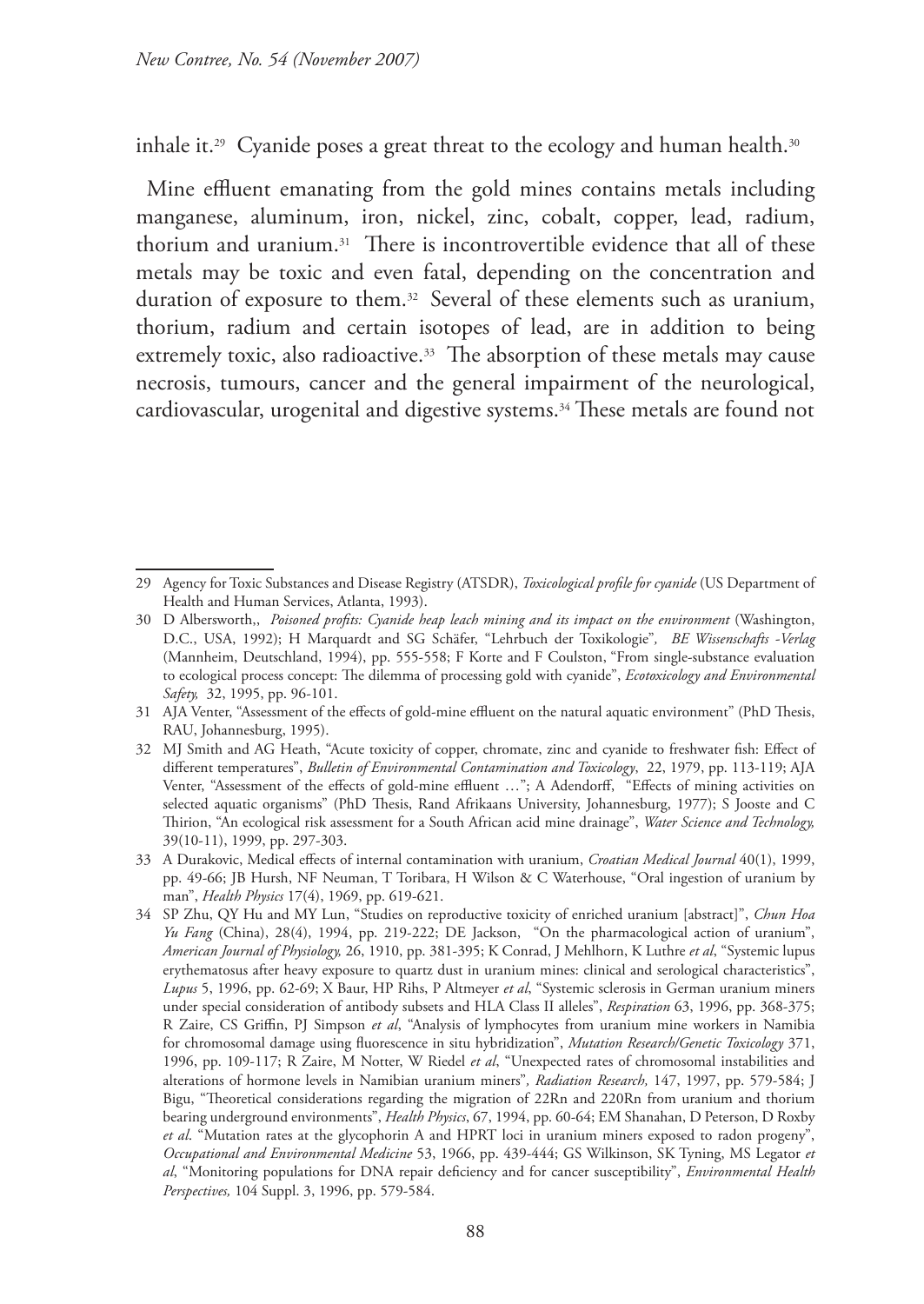only in the water but also in the sediments of rivers and wetlands and have a serious negative impact on these aquatic systems.<sup>35</sup>

## *The role of education and legislation in the protection of karst systems and karst ecology*

#### Legislation

There is strong legal framework in place to protect the soil and water quality and biodiversity as well as to insure the public health in the karst environment. There is also adequate legislature to control farming, industrial and mining activities in and around karst environments. The only shortfalls are the failure of implementing an integrated approach to conserve of karst and karst ecology as well as the lack of enforcement of these laws.

The absence of an integrated approach can be seen in the confusion that exists around the prioritisation of legislature – for instance do property rights outweigh the Biodiversity Act? Does the right to produce food for a living by means of conventional farming methods, which includes the use of pesticides, outweigh the Biodiversity Act? Should arable land containing endemic species belonging to a unique ecotone be cleared? Should farms be rehabilitated to conserve this unique heritage? Should high-density animal husbandry be allowed in a karst system where people are dependent on groundwater for drinking purposes? Do the rights of mining companies responsible for the destruction of the ecology outweigh the rights of people to clean water as the Constitution of South Africa clearly state? Every household within the COHWHS has soak-away sewage disposal systems while using borehole water for drinking purposes in direct contravention of Mogale City regulations and recommendations from the Department of Public Works. Simultaneously Mogale City releases the wastewater runoff of the Percy Steward Sewage Works into a tributary of the Blaaubankspruit which is the main water supply of many households in the COHWHS.

The enforcement of legislation is another major problem not only in the karst environment, but in many other arenas in South Africa. The enforcement

<sup>35</sup> F Winde and IJ van der Walt, "The significance of groundwater-stream interactions and fluctuating stream chemistry on waterborne uranium contamination of streams – a case study from a gold mining site in South Africa"*, Journal of Hydrology* 297, 2004, pp. 178-196; H Coetzee, F Winde and PW Wade, "An assessment of sources, pathways, mechanisms and risks of current and potential future pollution…", Water Research Commission, Report No. 1214/06, 2006; E Tempelhoff, "Gif in die water. *Beeld*, 31 Julie 2007, p. 1.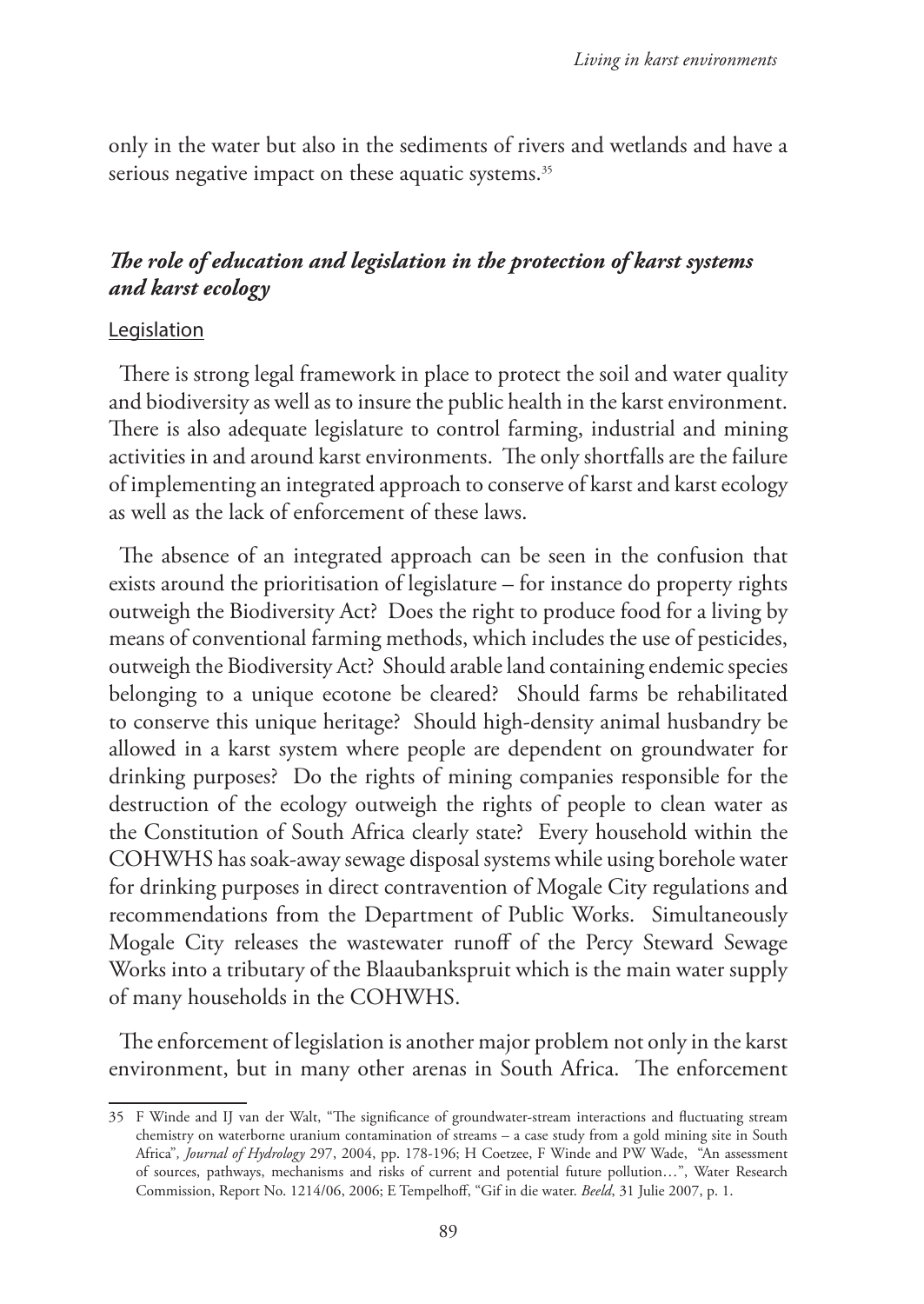of environmental health legislation depends firstly on the availability of environmental health officers and secondly these environmental health officers in turn depend on the Department of Justice to penalise offenders. The Department of Justice is bogged down under more pressing matters such the escalation of violent crimes in South Africa and environmental offences have to take second priority. The rate for the successful prosecution of offenders is therefore disappointingly low.

The approach of the Mogale City Local Municipality is commendable otherwise. According to their Integrated Development Plan<sup>36</sup> the conservation of environmental stability, which includes resource protection, ecological conservation and pollution prevention, is one of its key priorities. The approach of this municipality is to protect the natural resources of the region, such as the water, caves, flora and fauna and land by promoting sustainable development. These natural resources are protected on the one hand by the enforcement of legislature and decision support tools such as the Management Framework and State of the Environment Report, but on the other by awareness programmes such as environmental awareness, park development, waste management, nature conservation and water conservation.<sup>37</sup>

Unfortunately the threats to karst, karst ecology, groundwater and human health in this region are of such magnitude that local government can not solve all these problems and manage this region alone. The confusion around legal priority in addition to the ineffective enforcement of legislation should be resolved at the highest level. The health of millions of people and the conservation of unique ecosystems are at risk.

It would be naïve to think that the attitude of multi-national corporations, mining houses and industries through environmental will change through educational programmes. The only possible route through which the negative impacts caused by the industries under their control can be minimised or halted is through the consistent and constant enforcement of legislation. Local, Provincial and National Government Agencies such as the Department of Environmental Affairs and Tourism, the Gauteng Department of Agriculture, Conservation and Environment, and the Mogale City Local Municipality, must monitor the emissions and effluent emanating from these industries and mines, environmental studies have to be done and warnings, warrants

<sup>36</sup> Mogale City Local Municipality, "Mogale City Local Municipality Integrated Health Sector Plan for the Integrated Development Plan", 2002.

<sup>37</sup> Mogale City Local Municipality, "Environmental Management Framework", 2003.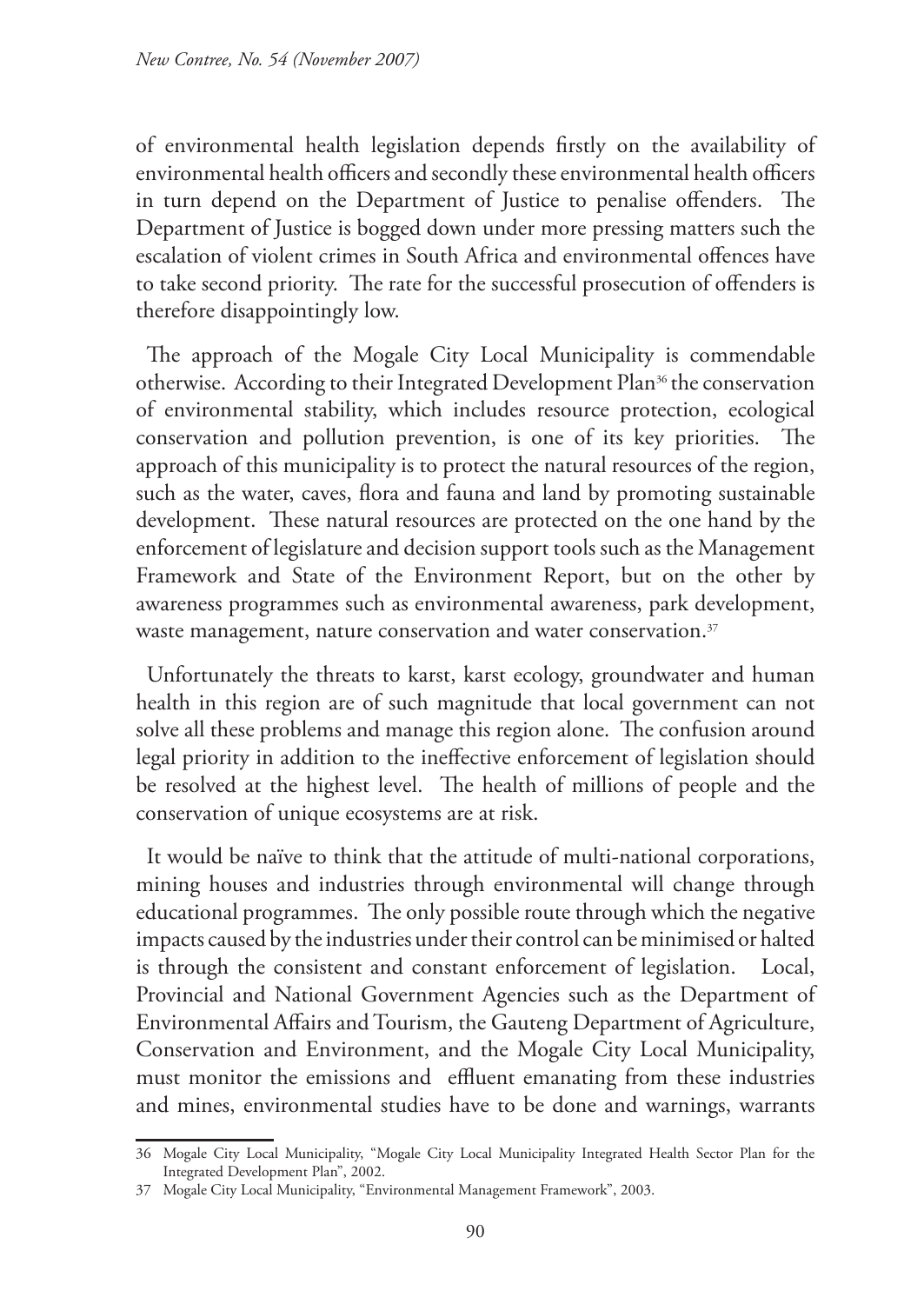and fines have to be issued.

Ultimately the mines and industries must be legally compelled to comply with health and environmental regulations which include the Environmental Conservation Act, 1989 (Act 73 of 1989), the National Environmental Management Act (Act 107 of 1998), and local by-laws. Mines must also comply with Environmental Management Program Reports (EMPR's). It seems however that very little is done to enforce these laws. The rapid deterioration of karst environments should convince government it has become imperative to weigh the short-term benefits of appeasing industrialists, developers and mine managers by allowing them to continue with actions that have a long term negative impact on the environment.

In the introduction to the State of the Environment Report of Mogale City<sup>38</sup> it is stated that: "The State of Environment Report has been compiled to assist the Gauteng Provincial Government, specifically the Gauteng Department of Agriculture, Conservation and Environment and other decision-makers to make informed decisions about our environment. The Gauteng Provincial Government will use the information presented in this report to assist in achieving sustainable development."

The responsibilities of the Department of Agriculture, Conservation and Environment are carried out in terms of 13 major national laws which include: Environment Conservation Act, 1989 (Act 73 of 1989), the National Environment Management Biodiversity Act (Act 107 of 1998), the National Environment Management: Biodiversity Act (Act 107 of 1998), the National Environment Management: Protected Areas Act (Act 57 of 2003), the National Water Act (Act 36 of 1998), and the World Heritage Convention Act (Act 49 of1999). All these acts are applicable and relevant to the karst environment and associated ecosystems.

Although these acts and local government regulations conform to international best practice, there are many practices in the karst environment that are in direct contravention of these laws. Legislation is only as effective as the will to enforce it.

<sup>38</sup> Mogale City Local Municipality, "State of the Environment Report", 2003.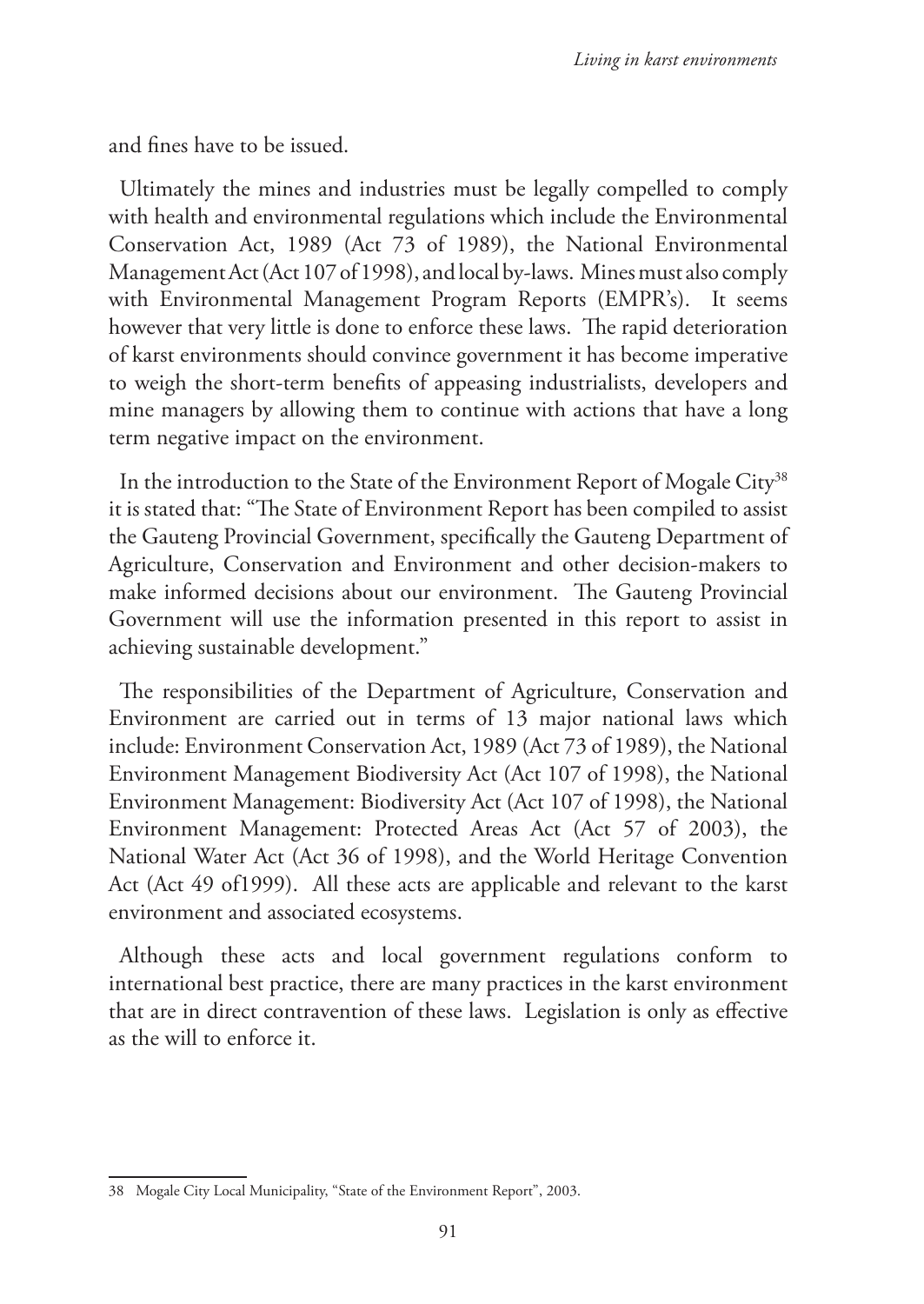#### Education

Present legislation provides a legal framework within which the impacts on karst systems and karst ecology can be monitored and measures can be taken against transgressors. These laws and regulations cover the aspects which impact karst, karst ecology and human health (geology and mining, pollution, biodiversity, agriculture, water quality and sanitation). It is clear however that since the negative impacts on karst systems and karst ecology still continue, legislation alone is not sufficient.

In spite of the extensive municipal regulations that exist to regulate the actions of residents and other people which may have a negative impact on the natural resources within Mogale City Local Municipal boundaries, the majority of respondents were unaware of the regulations about subdivision of property, building, sanitation and water quality.

In most of the cases these impacts can be minimised if people were better informed and their attitude towards karst and karst ecology changed. Mogale City Local Municipality<sup>39</sup> and the Water Research Commission<sup>40</sup> have drawn up guidelines for pollution control, the erection of buildings, the placement of package plants, water quality conservation and sanitation in karstic regions. The publication of the Department of Public Works<sup>41</sup> includes extensive guidelines for the development of infrastructure on dolomites. The guidelines include a list of practices that should be avoided when designing infrastructure on dolomitic land, as well as stipulations on the designs and materials used for construction.

In more recent legislation a clause is often included that public education on that particular matter should be promoted. In the World Heritage Convention Act (Act 49 of1999) for example it is stated "that community well-being and empowerment must be promoted through cultural and natural heritage education, the raising of cultural and natural heritage awareness, the sharing of knowledge and experience and other appropriate means". In the Mogale City Local Municipality Waste Water Sector Plan it is stated that they aim to "disseminate information about sanitation and wastewater management".<sup>42</sup>

<sup>39</sup> Mogale City Local Municipality, "Integrated Development Plan 2002-2006", 2002.

<sup>40</sup> Water Research Commission, "Sanitation research strategy", December 2003. http://www.wrc.org.za/ downloads/special%20publications/SanitationResearchStrategyFinal1.pdf.

<sup>41</sup> Department of Public Works, Report PW344, "Appropriate development of infrastructure on dolomites: Guidelines for consultants", 2003*.*

<sup>42</sup> Mogale City Local Municipality, "Mogale City Local Municipality Integrated Health Sector Plan for the Integrated Development Plan", 2002.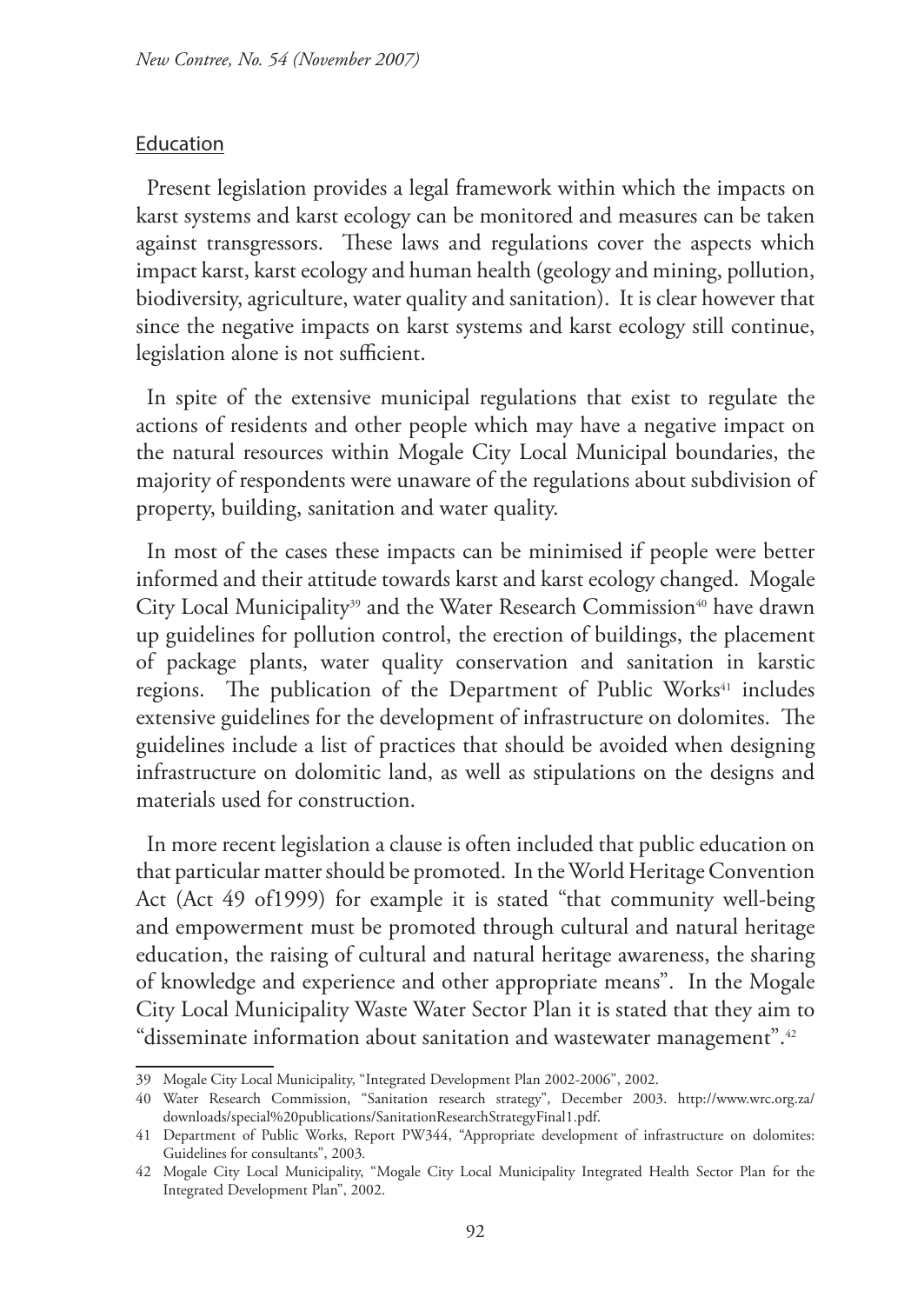In the Mogale City Local Municipality State of the Environment Report<sup>43</sup> "What can you do?" section is included in each chapter. Some of the advice pertaining to the conservation of karst systems, groundwater and associated ecology include the following:

- Harvest storm water on your property and use it for irrigation purposes. Ensure that there are soft permeable surfaces on the property.
- Plant indigenous species, which do not have large water requirements, in the garden.
- Only flush the toilet if necessary (place a brick in the cistern and save water).
- Install 2-system flush toilets.
- Rather have a quick shower than a deep bath, it uses less water.
- Use water from the kitchen/bathroom to water the garden.

On the conservation of rivers and wetlands the following advice is included:

- Conserve the existing natural water resources (e.g. the wetlands and rivers) by supporting wetland/river clean-ups as well as initiating and taking part in rehabilitation/management programmes in your area.
- Take part in the Working for Water (WfW) and Land Care Programmes, which eradicate alien vegetation from water resources.
- Conserve the natural water systems in your community.

On nature conservation in general:

- Take part in the establishment of secondary industries, which are linked to the eradication of alien vegetation (e.g. furniture making woodlots). This supports the principle of sustainable development.
- Support local reserves and conservation areas.
- Plant indigenous trees in your garden.
- Familiarise yourself with regard to the Red Data species in your area and take part in the protection of these species and their habitats.
- Be aware of alien invasive species and assist your local authority in removing these species.

<sup>43</sup> Mogale City Local Municipality, "State of the Environment Report", 2003.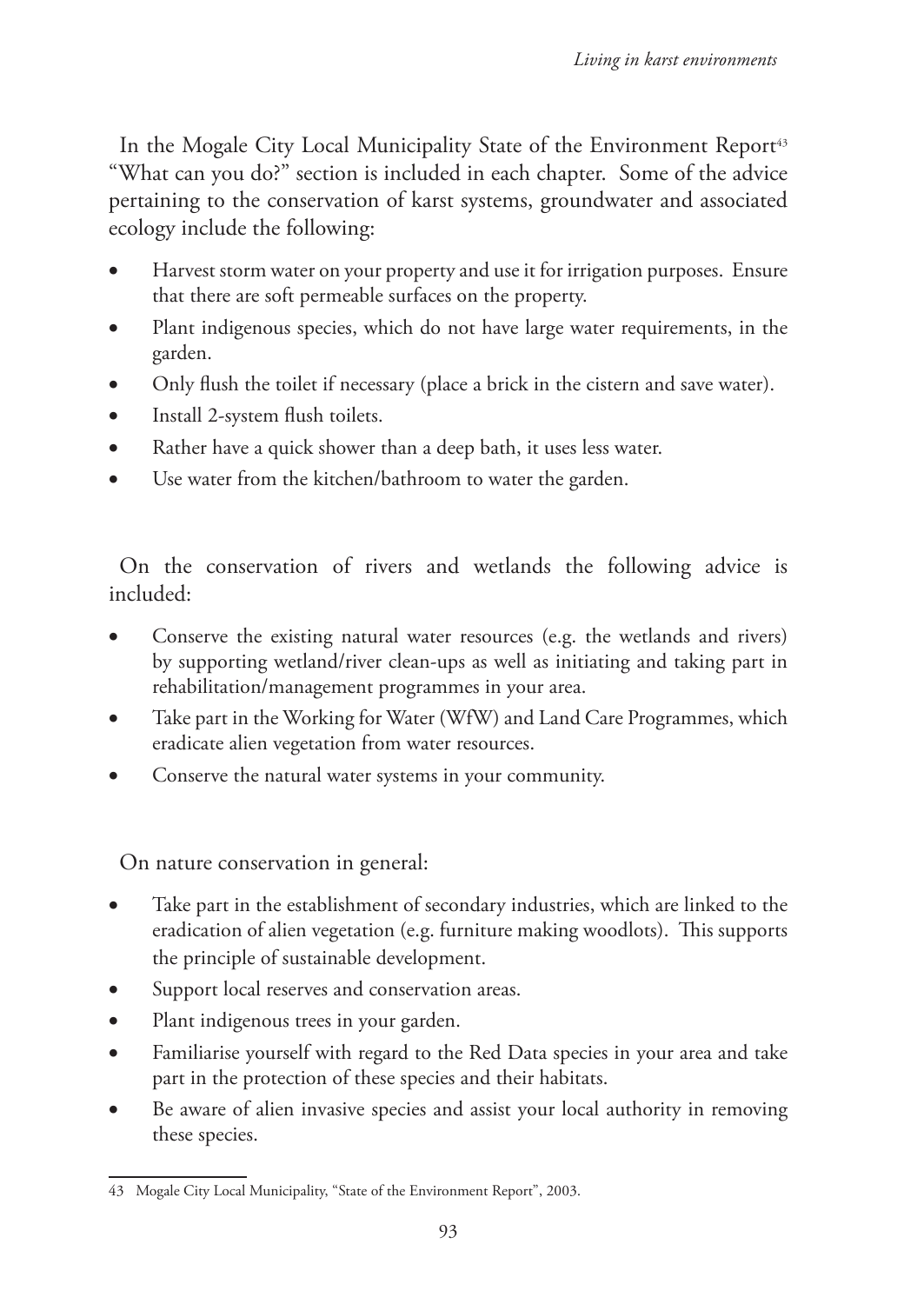On environmental education:

- Take part in environmental education programmes.
- Local schools should assist in managing reserves administered by the MCLM.
- Attend education programmes regarding river and wetland conservation.

On nature conservation legislation and public participation:

- Report unlawful discharge of effluent by industry, business and/or the mining sector to the local health department.
- Owners of land on ridges can protect their properties through formal legislation.
- Communities can form conservancies to protect and manage ridges in their neighbourhoods. The public should play a watchdog role by objecting to development proposals on ridges, bringing insensitive development proposals to the attention of local media and requesting that their local councils implement the policy fully (Urban Green File, 7(4), Sept/Oct 2002).

In the World Heritage Convention Act (Act 49 of1999), which is applicable to the COHWHS, it is stated "that community well-being and empowerment must be promoted through cultural and natural heritage education, the raising of cultural and natural heritage awareness, the sharing of knowledge and experience and other appropriate means".

There seems to be consensus amongst regulatory bodies which govern the karst environment, nature conservation and water that the public has to be educated about these matters and that they have to take part in the conservation of these resources. At this stage no forum or communication channel has been identified to disseminate information or to communicate effectively with the public however.

Alternative avenues of communication than the State Gazette and a few poorly advertised public meetings should be explored. The majority of respondents supported the suggestion that information should be disseminated by means of a web site or booklets and flyers informing them on karst and karst ecology, rather than government directives or workshops.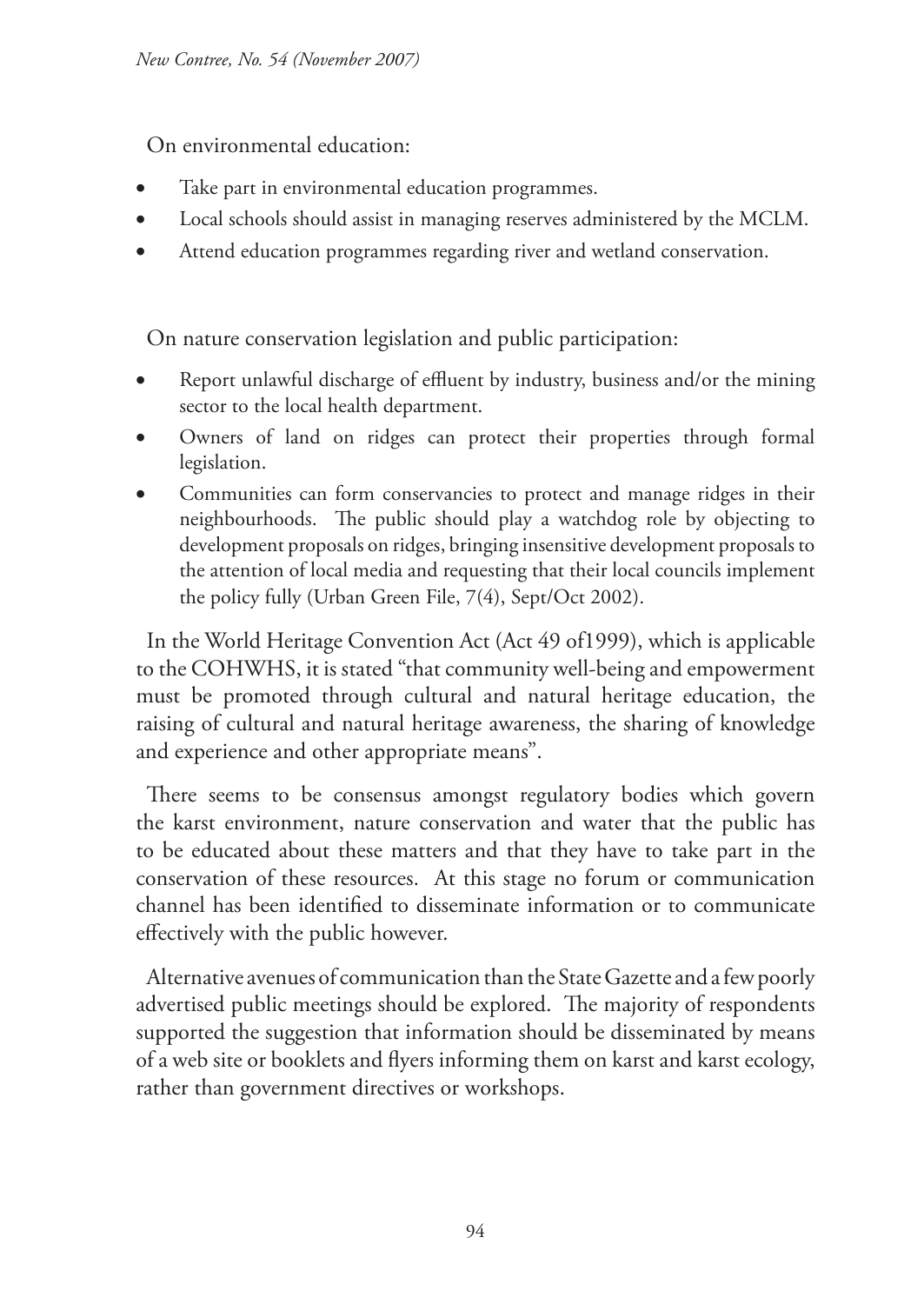## **Conclusions**

It is important to keep in mind that the present land use, water supply, effluent and waste management and conservation of the karst environment generally fall within the delimitations of the existing legal framework. Unfortunately this is not enough and far more should be done to conserve this area and its unique resources.

Environmental education will also play a positive role in the curbing of the negative impact the farming, industrial and mining industries have on the karst environment by raising the environmental awareness of the general public. People will benefit greatly from knowing what the causes and effects of environmental pollution and degradation will be and how it will affect their lives. It is also imperative that the public be informed about their rights to a healthy environment. In spite of the Bill of Rights in the Constitution of the Republic of South Africa, Section 24, 1996, spelling out these rights, the public is generally unaware of these rights or their implications. The public is generally also ignorant about which governing bodies to complain to or what channels to follow when their rights are impinged upon. The community would benefit greatly from workshops, TV Programmes, websites and blogs, flyers and booklets which explain the public's environmental rights and an introduction to the different governmental and municipal departments' functions.

Web sites or blogs should be set up to inform the residents and operators working and living in the karst environment. The web sites could be utilised with great utility by including more than mere factoids. The web sites should at least include the acts and directives governing the conservation of karst, karst ecology, aquatic habitats and biodiversity, guidelines on rehabilitation of the ecology within the COHWHS, guidelines to sanitation and health, guidelines to sustainable farming on dolomite and guidelines on construction on dolomite. There should be downloadable and printable building plans, interesting school projects and contact details and links to the web sites of conservation societies.

The poorer section of the community would rarely have access to the internet, except maybe through schools and libraries, and may be reached through flyers and booklets. It is crucial to communicate effectively with the farm labourers living and working in the karst environment because they are often the permanent residents while the owners are often absent. Unfortunately due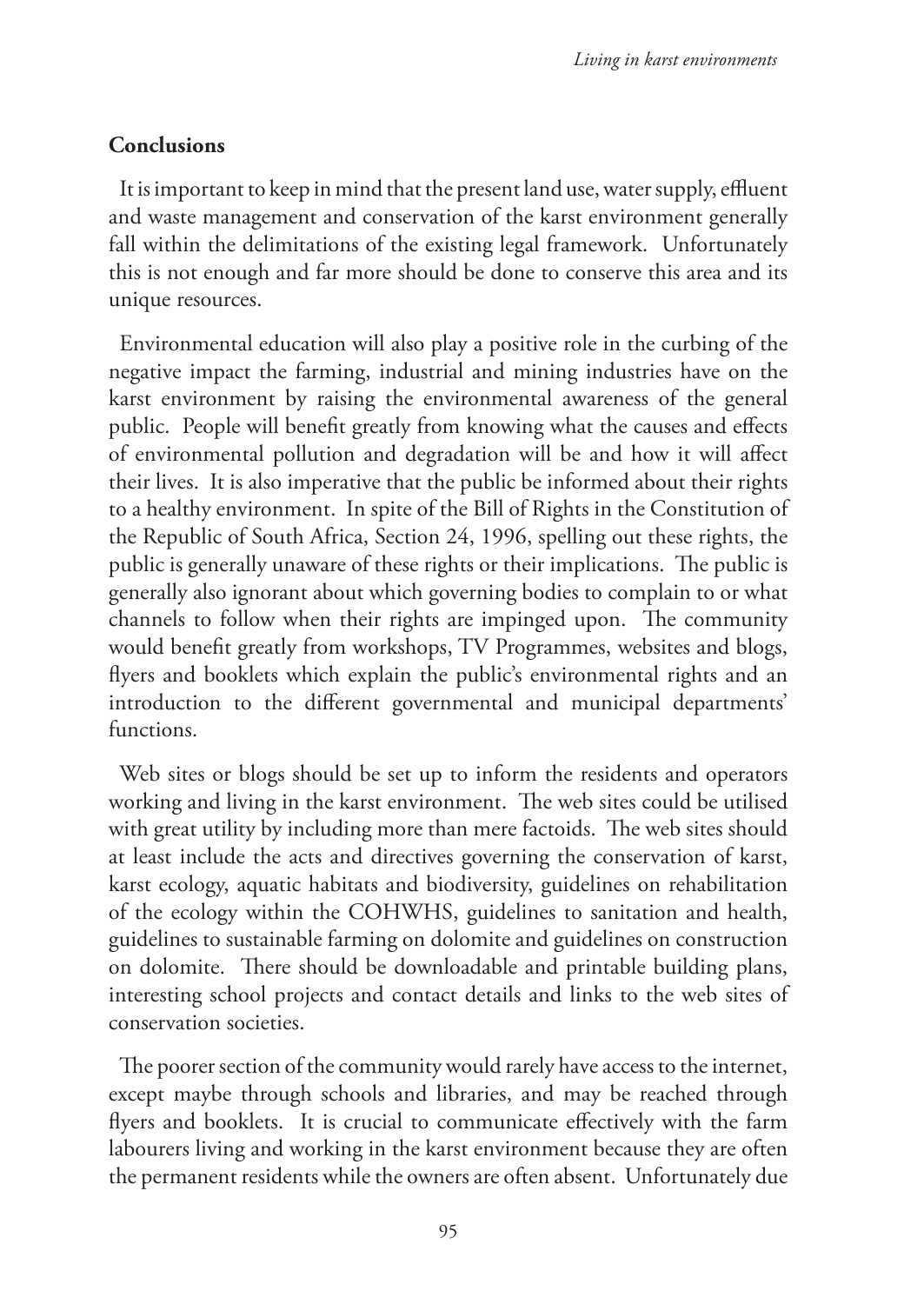to the fact that approximately 40% of the adult population of South Africa is illiterate and literacy is dropping even amongst learners, an alternative avenue of communication should be sought.

Even though the respondents were reluctant to attend workshops, it should be mentioned that only white adults responded to the questionnaire. The public sector obviously consists of more than that. I am convinced that farm labourers would be amenable to attending a workshop during work hours and learners attending workshops during school hours, especially if the content matter was presented in a digestible, interesting and entertaining manner. There is an added benefit to presenting workshops; namely providing an opportunity to distribute booklets and flyers.

Workshops for learners should be held at schools during school hours and the content can easily be linked with the existing curriculum which already includes topics on ecology, conservation, sustainable development and health. Experts in permaculture, karst ecology, geology, palaeontology and nature conservation could visit the school with slide shows, Powerpoint presentations or lead a school outing to an organic farm, sewage plant, cave system, river or museum in and around the karst environment in stead of expecting the teacher to present the workshop.

Special workshops on the benefit of organic farming should be held for the farming sector. Organic farming methods are gradually becoming more popular in South Africa. Compost should replace fertiliser and biological control should replace insecticides. It is crucial that farmers should be made aware of the unsustainability of the current orthodox farming methods, which were in the first place designed for non-karst environments. The farming community should also be compelled to take part in clean-up operations on their farms, including the caves and sinkholes on their properties. The farmers should also be responsible for the clearing of alien vegetation on their farms especially along the riparian zones adjacent to the rivers and wetlands on their properties.

The objectives of the conservation of karst environments can also benefit greatly from the establishment of a community forum. It has become evident from interviews done with land owners and tenants living and operating in the karst environment in Gauteng that they feel that they were excluded from the decision-making process with regard to the developments in the COHWHS. Most respondents did not know which government department was involved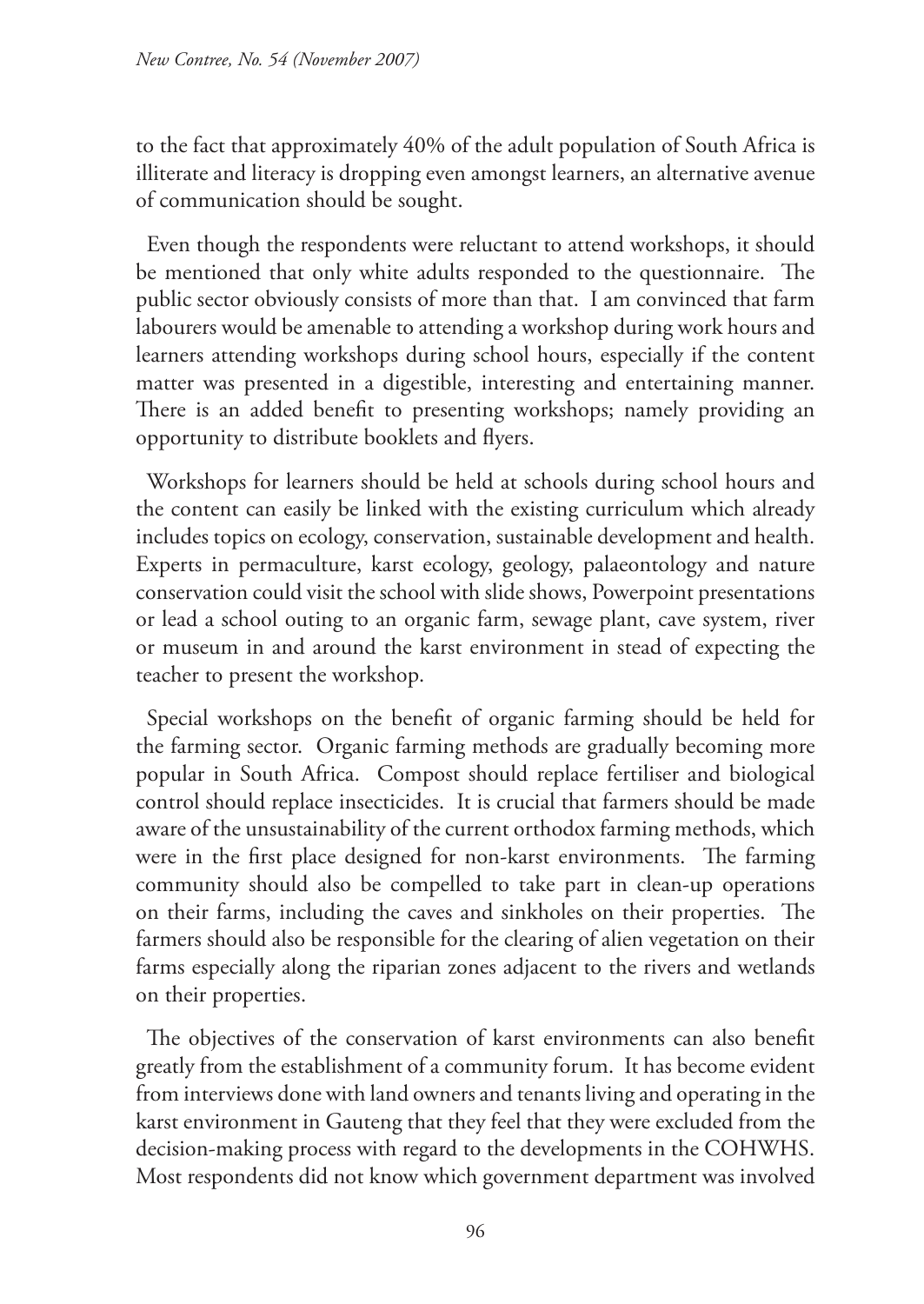with the declaration and development of the COHWHS in spite of the fact that the Gauteng Department of Agriculture, Conservation, Environment and Land Affairs has held several public participation meetings in the area.

The community forum would serve two purposes: it would create a forum where residents, workers and decision makers could voice their opinions and where information could be gathered. Secondly, it could become a vehicle which would legally empower the residents of karst environment and by means of which they could engage with government, developers, industrialists and mines.

Parastatals and local, regional and national government agencies such as Nature Conservation, Department of Public Works, the Health Department, Mogale City Local Municipality, Department of Water Affairs and Forestry, Water Research Commission, Council for Geoscience and the CSIR should also be involved in educational programmes in the karst environment. The community forum could act as the organiser of educational programmes and invite researchers from these institutions to present workshops or lectures on matters of importance to the residents and operators in the karst environment. The establishment of a community forum will open a new and direct channel of communication between government and parastatals and the community through which legislative directives can be passed on to the interested and affected parties. This more transparent and inclusive alternative will provide the local community the opportunity to discuss the government directives and will lessen the suspicion and animosity of the residents towards government.

Similarly developers and environmental consultants could access the community by means of the community forum to inform them about public meetings and planned developments in and around the karst environment. The community forum would be the ideal communication vehicle through which residents can be reached to allay their fears and apprehension about conservation and development. The possibilities are endless – the community forum can arrange community days, lectures, educational tours, river cleanup picnics, eradication of alien species and fundraising events for conservation projects in the region. The money generated by the forum could be used to fund clean-up operations, tree planting days, alien species eradication programmes, permaculture programmes for schools, environmental educational workshops and conservation projects.